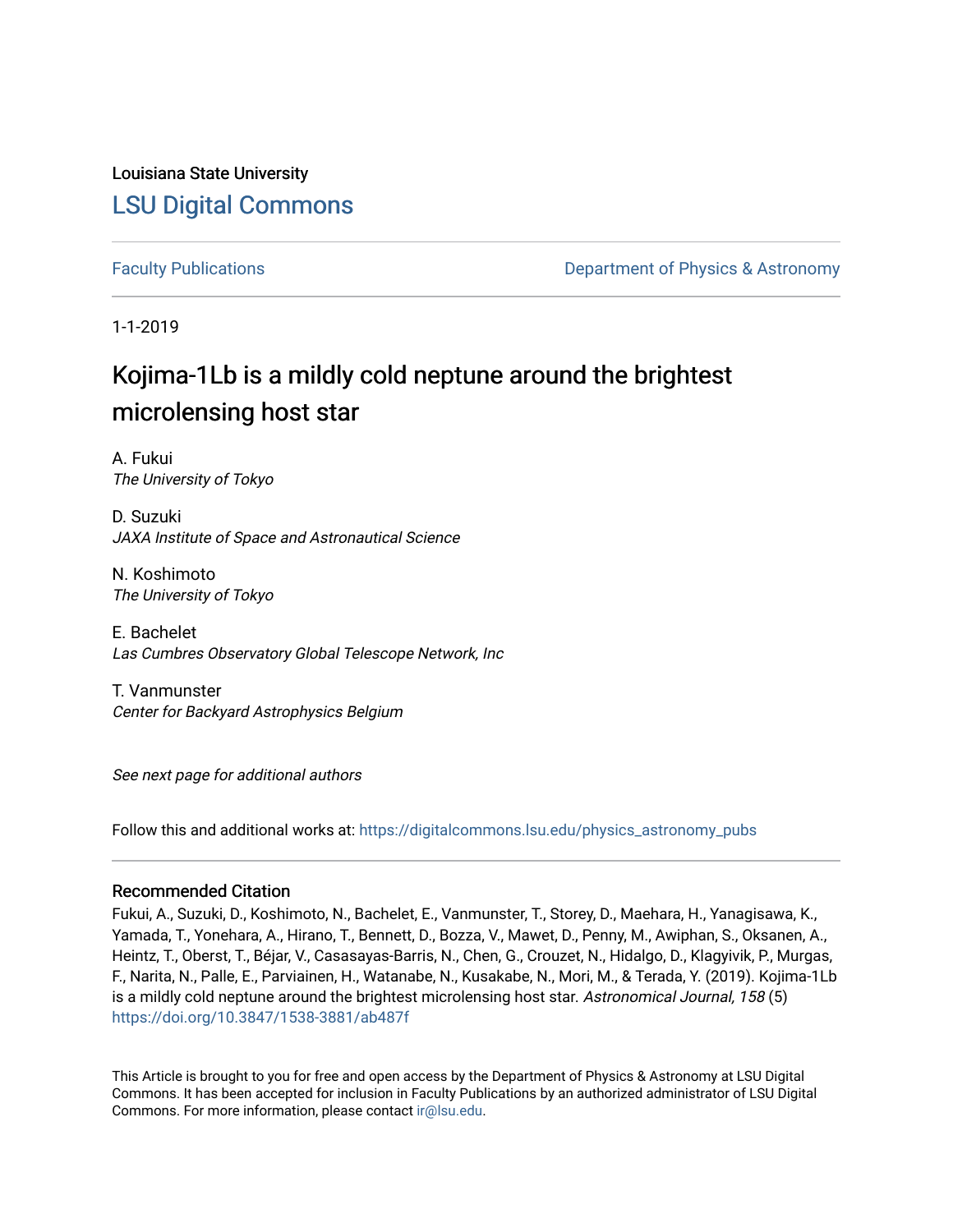# Authors

A. Fukui, D. Suzuki, N. Koshimoto, E. Bachelet, T. Vanmunster, D. Storey, H. Maehara, K. Yanagisawa, T. Yamada, A. Yonehara, T. Hirano, D. P. Bennett, V. Bozza, D. Mawet, M. T. Penny, S. Awiphan, A. Oksanen, T. M. Heintz, T. E. Oberst, V. J.S. Béjar, N. Casasayas-Barris, G. Chen, N. Crouzet, D. Hidalgo, P. Klagyivik, F. Murgas, N. Narita, E. Palle, H. Parviainen, N. Watanabe, N. Kusakabe, M. Mori, and Y. Terada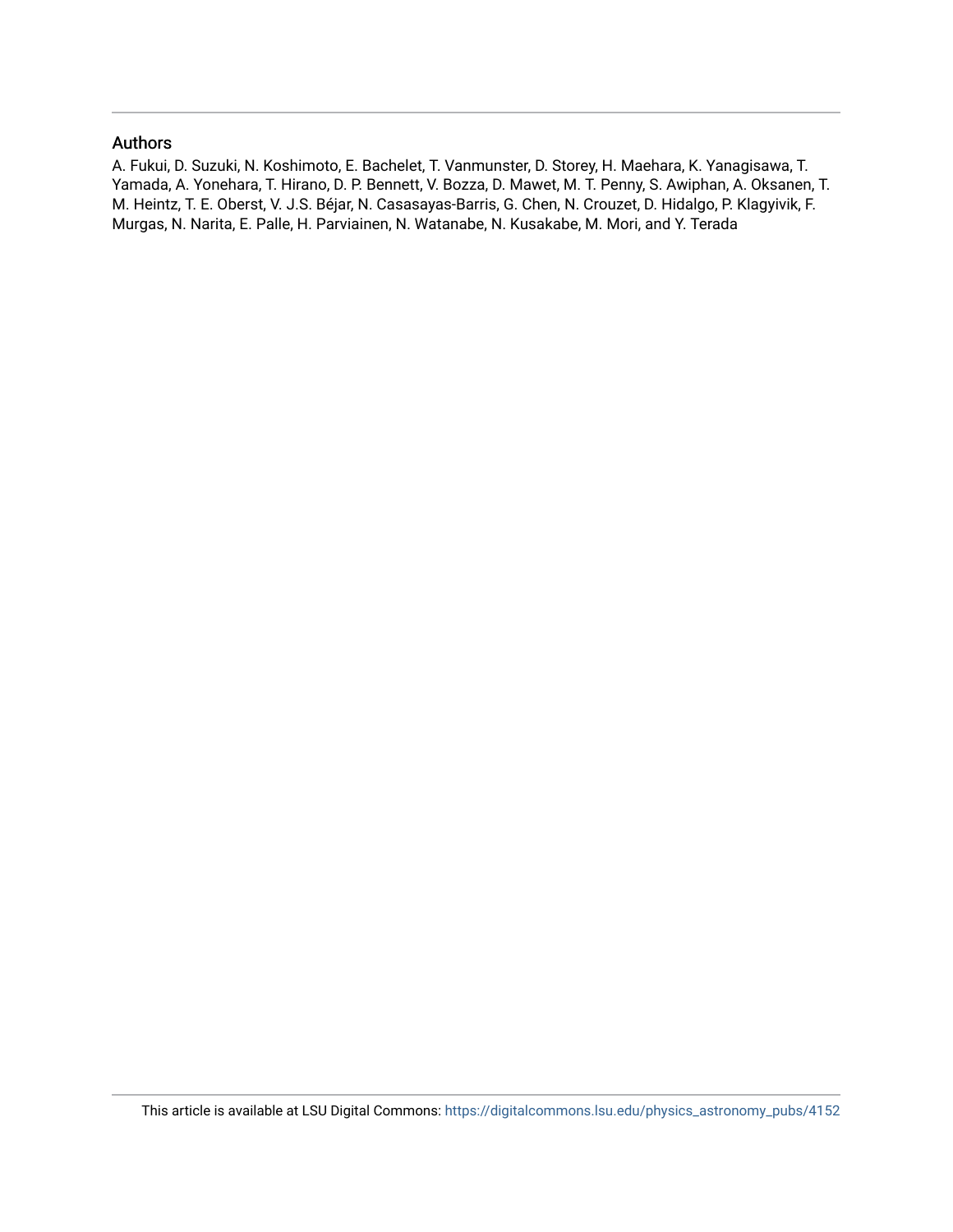Kojima-1Lb Is a Mildly Cold Neptune around the Brightest Microlensing Host Star

A. FUKUI,<sup>1,2</sup> D. SUZUKI,<sup>3</sup> N. KOSHIMOTO,<sup>4,5,6</sup> E. BACHELET,<sup>7</sup> T. VANMUNSTER,<sup>8</sup> D. STOREY,<sup>9</sup>

H. MAEHARA,<sup>10</sup> K. YANAGISAWA,<sup>11</sup> T. YAMADA,<sup>12</sup> A. YONEHARA,<sup>12</sup> T. HIRANO,<sup>13</sup>

D. P. BENNETT,  $^{6,14}$  V. Bozza,  $^{15,16}$  D. Mawet,  $^{17,18}$  M. T. Penny,  $^{19}$  S. Awiphan,  $^{20}$ 

A. OKSANEN,  $^{9, 21}$  T. M. HEINTZ,  $^{22, 23}$  T. E. Oberst,  $^{23}$  V. J. S. BÉJAR,  $^{2, 24}$ 

N. CASASAYAS-BARRIS,<sup>2, 24</sup> G. CHEN,<sup>25, 2</sup> N. CROUZET,<sup>26, 2, 24</sup> D. HIDALGO,<sup>2, 24</sup> P. KLAGYIVIK,<sup>2, 24</sup>

F. MURGAS,<sup>2, 24</sup> N. NARITA,<sup>27, 2, 28, 5</sup> E. PALLE,<sup>2, 24</sup> H. PARVIAINEN,<sup>2, 24</sup> N. WATANABE,<sup>29, 5</sup> N. KUSAKABE, $^{27,5}$  M. MORI, $^{4}$  Y. Terada, $^{4}$  J. P. de Leon, $^{4}$  A. Hernandez, $^{2,24}$  R. Luque, $^{2,24}$ 

M. MONELLI,<sup>2, 24</sup> P. MONTAÑES-RODRIGUEZ,<sup>2, 24</sup> J. PRIETO-ARRANZ,<sup>2, 24</sup> K. L. MURATA,<sup>30</sup>

S. Shugarov,  $31,32$  Y. Kubota,  $12$  C. Otsuki,  $12$  A. Shionoya,  $12$  T. Nishiumi,  $12,5$  A. Nishide,  $12$ 

M. FUKAGAWA,  $^{33}$  K. Onodera,  $^{3,34,35,36}$  S. Villanueva Jr.,  $^{37}$  R. A. Street,  $^{38}$  Y. Tsapras,  $^{39}$ 

M. HUNDERTMARK,<sup>39</sup> M. KUZUHARA,<sup>27</sup> M. FUJITA,<sup>13</sup> C. BEICHMAN,<sup>18,40,41</sup> J.-P. BEAULIEU,<sup>42,43</sup>

R. ALONSO,<sup>2, 24</sup> D. E. REICHART,<sup>44</sup> N. KAWAI,<sup>30</sup> AND M. TAMURA<sup>27, 4, 5</sup>

 $1$ Department of Earth and Planetary Science, Graduate School of Science, The University of Tokyo, 7-3-1 Hongo, Bunkyo-ku, Tokyo 113-0033, Japan

 $^{2}$ Instituto de Astrofísica de Canarias, Vía Láctea s/n, E-38205 La Laguna, Tenerife, Spain

3 Institute of Space and Astronautical Science, Japan Aerospace Exploration Agency (JAXA), 3-1-1 Yoshinodai, Chuo, Sagamihara, Kanagawa 252-5210, Japan

<sup>4</sup>Department of Astronomy, Graduate School of Science, The University of Tokyo, 7-3-1 Hongo, Bunkyo-ku, Tokyo 113-0033, Japan

<sup>5</sup>National Astronomical Observatory of Japan, 2-21-1 Osawa, Mitaka, Tokyo 181-8588, Japan

<sup>6</sup>Code 667, NASA Goddard Space Flight Center, Greenbelt, MD 20771, USA

<sup>7</sup>Las Cumbres Observatory, 6740 Cortona Drive, Suite 102, Goleta, CA 93117, USA

<sup>8</sup>Center for Backyard Astrophysics Belgium, Walhostraat 1A, B-3401 Landen, Belgium

<sup>9</sup>American Association of Variable Star Observers, 49 Bay State Road, Cambridge, MA 02138, USA

 $10$ Okayama Branch Office, Subaru Telescope, National Astronomical Observatory of Japan, NINS, Kamogata,

Asakuchi, Okayama 719-0232, Japan

 $11$ Division of Optical and Infrared Astronomy, National Astronomical Observatory of Japan, 2-21-1 Osawa, Mitaka-shi, Tokyo 181-8588, Japan

 $12$ Department of Astrophysics and Atmospheric Sciences, Faculty of Science, Kyoto Sangyo University, 603-8555 Kyoto, Japan

 $13$ Department of Earth and Planetary Sciences, Tokyo Institute of Technology, 2-12-1 Ookayama, Meguro-ku, Tokyo 152-8551, Japan

<sup>14</sup>Department of Astronomy, University of Maryland, College Park, MD 20742, USA

 $^{15}$ Dipartimento di Fisica "E.R. Caianiello," Universitá di Salerno, Via Giovanni Paolo II 132, I-84084, Fisciano,

Italy

<sup>16</sup>Istituto Nazionale di Fisica Nucleare, Sezione di Napoli, Via Cintia, I-80126 Napoli, Italy

<sup>17</sup>Department of Astronomy, California Institute of Technology, Pasadena, CA 91125, USA

<sup>18</sup> Jet Propulsion Laboratory, California Institute of Technology, Pasadena, CA 91109, USA

<sup>19</sup>Department of Astronomy, The Ohio State University, 140 West 18th Avenue, Columbus, OH 43210, USA

<sup>20</sup>National Astronomical Research Institute of Thailand, 260, Moo 4, T. Donkaew, A. Mae Rim, Chiang Mai, 50180,

Thailand

 $21$ Hankasalmi Observatory, Hankasalmi, Finland

<sup>22</sup>Institute for Astrophysical Research, Boston University, 725 Commonwealth Avenue, Boston, MA 02215, USA

 $^{23}$ Department of Physics, Westminster College, New Wilmington, PA 16172, USA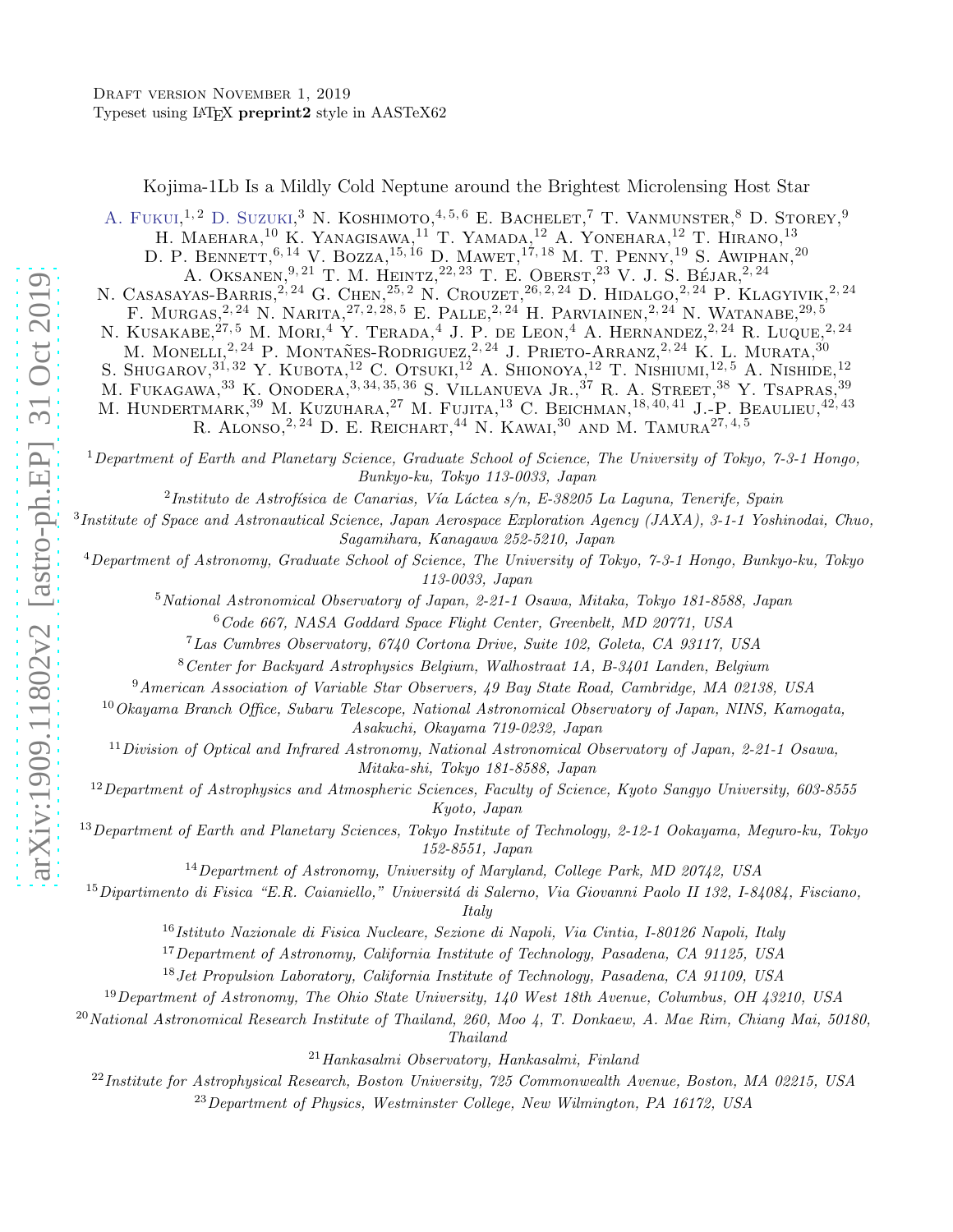$24$ Departamento de Astrofísica, Universidad de La Laguna (ULL), E-38206 La Laguna, Tenerife, Spain

- <sup>25</sup>Key Laboratory of Planetary Sciences, Purple Mountain Observatory, Chinese Academy of Sciences, Nanjing 210008, China
- <sup>26</sup> European Space Agency, European Space Research and Technology Centre (ESTEC), Keplerlaan 1, 2201 AZ Noordwijk, The Netherlands
- <sup>27</sup>Astrobiology Center, National Institutes of Natural Sciences, 2-21-1 Osawa, Mitaka, Tokyo 181-8588, Japan <sup>28</sup>JST, PRESTO, 2-21-1 Osawa, Mitaka, Tokyo 181-8588, Japan
- <sup>29</sup>SOKENDAI (The Graduate University of Advanced Studies), 2-21-1 Osawa, Mitaka, Tokyo 181-8588, Japan
- <sup>30</sup>Department of Physics, Tokyo Institute of Technology, 2-12-1 Ookayama, Meguro-ku, Tokyo 152-8551, Japan

<sup>31</sup>Sternberg Astronomical Institute, Moscow State University, Moscow 119991, Russia

<sup>32</sup>Astronomical Institute of the Slovak Academy of Sciences, Tatranska Lomnica, 05960, Slovakia

<sup>33</sup>National Astronomical Observatory of Japan, 2-21-2, Osawa, Mitaka, Tokyo 181-8588, Japan

<sup>34</sup>Department of Space and Astronautical Science, SOKENDAI (The Graduate University for Advanced Studies), 3-1-1 Yoshinodai, Chuo-ku, Sagamihara, Kanagawa 252-5210, Japan

<sup>35</sup>Institut de Physique du Globe de Paris, 1 Rue Jussieu, F-75005 Paris, France

 $36$ Université Paris Diderot, 5 Rue Thomas Mann, F-75013 Paris, France

<sup>37</sup>Kavli Institute for Astrophysics and Space Research, M.I.T., Cambridge, MA 02139, USA

<sup>38</sup>LCOGT, 6740 Cortona Drive, Suite 102, Goleta, CA 93117, USA

 $39$ Zentrum für Astronomie der Universität Heidelberg, Astronomisches Rechen-Institut, Mönchhofstr. 12-14, D-69120 Heidelberg, Germany

<sup>40</sup>Division of Physics, Mathematics, and Astronomy, California Institute of Technology, Pasadena, CA 91125, USA <sup>41</sup>NASA Exoplanet Science Institute, 770 South Wilson Avenue, Pasadena, CA 911225, USA

<sup>42</sup>School of Physical Sciences, University of Tasmania, Private Bag 37 Hobart, Tasmania 7001, Australia

<sup>43</sup>Sorbonne Universites, CNRS, UPMC Univ Paris 06, UMR 7095, Institut dAstrophysique de Paris, F-75014, Paris, France

<sup>44</sup>Department of Physics and Astronomy, University of North Carolina, CB #3255, Chapel Hill, NC 27599, USA

#### ABSTRACT

We report the analysis of additional multiband photometry and spectroscopy and new adaptive optics (AO) imaging of the nearby planetary microlensing event TCP J05074264+2447555 (Kojima-1), which was discovered toward the Galactic anticenter in 2017 (Nucita et al.). We confirm the planetary nature of the light-curve anomaly around the peak while finding no additional planetary feature in this event. We also confirm the presence of apparent blending flux and the absence of significant parallax signal reported in the literature. The AO image reveals no contaminating sources, making it most likely that the blending flux comes from the lens star. The measured multiband lens flux, combined with a constraint from the microlensing model, allows us to narrow down the previously unresolved mass and distance of the lens system. We find that the primary lens is a dwarf on the K/M boundary  $(0.581 \pm 0.033 M_{\odot})$ located at  $505 \pm 47$  pc, and the companion (Kojima-1Lb) is a Neptune-mass planet  $(20.0 \pm 2.0 \, M_{\oplus})$  with a semi-major axis of 1.08  $^{+0.62}_{-0.18}$  au. This orbit is a few times smaller than those of typical microlensing planets and is comparable to the snow-line location at young ages. We calculate that the a priori detection probability of Kojima-1Lb is only ∼35%, which may imply that Neptunes are common around the snow line, as recently suggested by the transit and radial velocity techniques. The host star is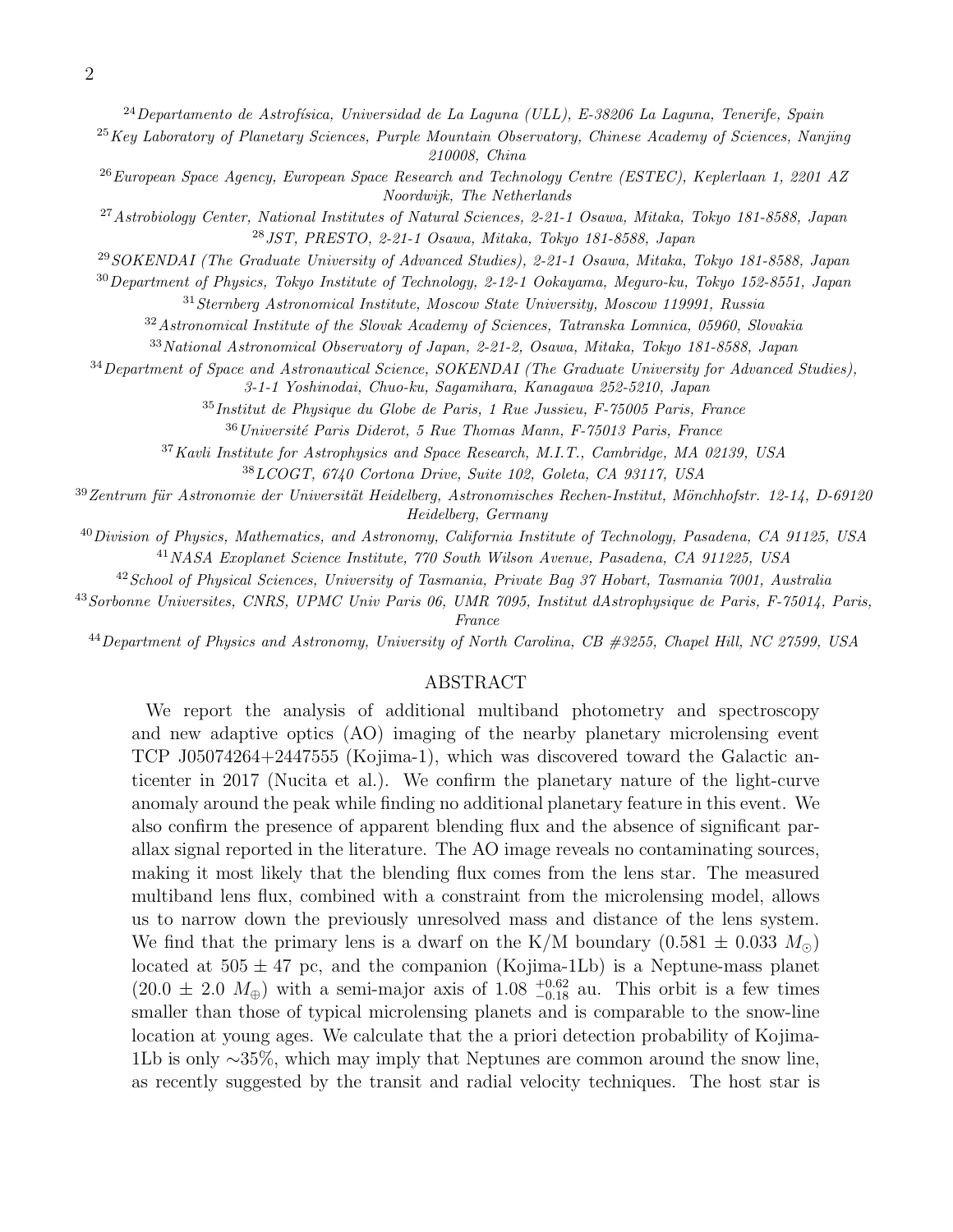the brightest among the microlensing planetary systems  $(K_s = 13.7)$ , offering a great opportunity to spectroscopically characterize this system, even with current facilities.

Keywords: Gravitational microlensing; Exoplanet systems

# 1. INTRODUCTION

According to core accretion theory, once a protoplanetary core reaches a critical mass of  $~\sim 10$  M<sub>⊕</sub> by accumulating planetesimals, the protoplanet starts to accrete the surrounding gas in a runaway fashion and quickly becomes a gas giant planet (e.g., [Pollack et al. 1996](#page-28-0)). This process can most efficiently happen just outside the snow line, where the surface density of solid materials is enhanced by condensation of ices (e.g., [Ida & Lin 2004](#page-27-0)). Because this process is basically controlled by the mass of the protoplanet, unveiling the planetary mass distribution around the snow line is crucial to understand the planetary formation processes. Recent microlensing surveys have revealed that Neptune-mass-ratio planets are the most abundant in the region several times outside the snow line [\(Suzuki et al. 2016](#page-28-1); [Udalski et al. 2018](#page-28-2)); however, little is known about the population of low-mass planets just around the snow line.

The microlensing technique is most sensitive to planets with an orbital separation close to the Einstein radius, which is defined by the radius of the ringed image produced when the lens and source stars are perfectly aligned. This size is expressed by

$$
R_E = \sqrt{\frac{4G}{c^2} M_L D_S x (1 - x)}
$$
(1)  

$$
\approx 2.9 \text{au} \left(\frac{M_L}{0.5 M_{\odot}}\right)^{1/2} \left(\frac{D_S}{8 \text{kpc}}\right)^{1/2} \left[\frac{x(1 - x)}{0.25}\right]^{1/2} (2)
$$

where  $M_L$  is the mass of the lens star,  $x =$  $D_L/D_S$ , and  $D_L$  and  $D_S$  are the distances to the lens and source stars, respectively. Asthe lens and source stars, respectively. suming that the snow-line distance in a protoplanetary disk can be approximated by  $a_{\text{snow}} \sim$  $2.7$ au ×  $M_*/M_{\odot}$ , where  $M_*$  is the stellar mass [\(Bennett et al. 2008\)](#page-27-1), one can write the ratio of the Einstein radius to the median sky-projected distance of the randomly oriented snow-line or-

bit, 
$$
a_{\text{snow}, \perp} = 0.866 a_{\text{snow}}
$$
, as

$$
\frac{R_E}{a_{\text{snow}, \perp}} \simeq 2.4 \left(\frac{M_L}{0.5 M_{\odot}}\right)^{-1/2} \left(\frac{D_S}{8 \text{kpc}}\right)^{1/2} \left[\frac{x(1-x)}{0.25}\right]^{1/2} (3)
$$

Thus, the Einstein radius of typical microlensing events toward the Galactic bulge ( $M_L \sim 0.5 M_\odot$ ),  $x \sim 0.5$ , and  $D_s \sim 8$  kpc), where dedicated microlensing surveys have been conducted, is a few times larger than the snow-line distance (see, e.g., [Tsapras 2018,](#page-28-3) for a recent review of microlensing).

Because the Einstein radius is scaled by  $\sqrt{D_S}$ , the planet sensitivity region of microlensing coincides with the location of the snow line when the distance of the source is an order of magnitude closer than the distance to the Galactic bulge, i.e.,  $D_S \sim 1$  kpc. Although the event rate of such nearby-source microlensing events is expected to be small  $(\sim 23$  events yr<sup>-1</sup>; [Han](#page-27-2) [2008](#page-27-2)), they can provide a rare opportunity to find and characterize planets just around the snow line. In addition, once such a nearby planetary microlensing event is discovered, it can be an invaluable system that allows spectroscopic follow-up, which is usually difficult for the events observed toward the Galactic bulge.

This is the case for the nearby microlensing event TCP J05074264+2447555[1](#page-4-0) (hereafter Kojima- $1^2$  $1^2$ ), which was serendipitously discov-

<span id="page-4-0"></span><sup>1</sup> The equatorial and galactic coordinates of this object are  $(\alpha, \delta)_{\text{J2000}} = (05^{\text{h}}07^{\text{m}}42^{\text{s}}.725, +24^{\circ}47'56''37)$  and  $(l,$  $b)_{\text{J2000}} = (178^{\circ}.76, -9^{\circ}.32),$  respectively.

<span id="page-4-1"></span><sup>2</sup> Note that [Nucita et al.](#page-28-4) [\(2018](#page-28-4)) nicknamed this event as Feynman-01 in honor of the observatory where the planetary feature was observed. In this paper, we call this event Kojima-1 in honor of Mr. Kojima as the first discoverer of this event. Conventionally, a planetary microlensing event is named after the group(s) that discovers the event itself, rather than the group(s) that detects the planetary feature.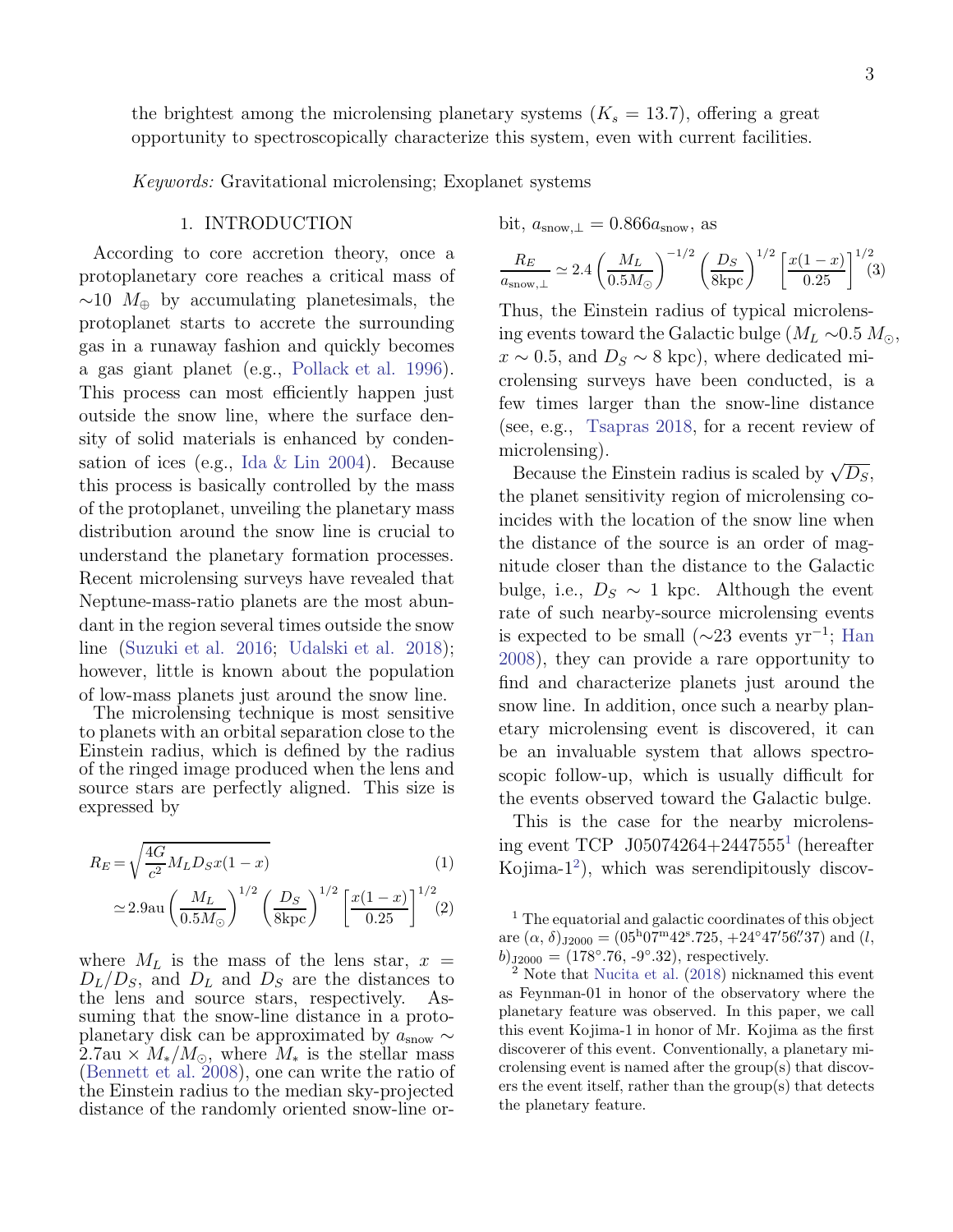ered during a nova search conducted by an amateur astronomer, Mr. T. Kojima. On 2017 October 31 UT, he reported an unknown transient event on an  $R = 13.6$  mag star toward the Taurus constellation,<sup>[3](#page-5-0)</sup> and later, the microlensing nature of this event was confirmed by photometric and spectroscopic follow-up observations [\(Jayasinghe et al. 2017;](#page-27-3) [Konyves-Toth et al.](#page-28-5) [2017](#page-28-5); [Maehara 2017;](#page-28-6) [Sokolovsky 2017\)](#page-28-7). Moreover, a planetary feature was detected near the peak of the event by the earliest photometric follow-up observations [\(Nucita et al. 2017](#page-28-8)).

[Nucita et al.](#page-28-4) [\(2018\)](#page-28-4) estimated that the distance to the source star is ∼700-800 pc. They also fit their own and publicly available light curves with a binary-lens microlens model, finding that the mass ratio of the primary lens to its companion is  $(1.1 \pm 0.1) \times 10^{-4}$ ; i.e., the companion is a planet. However, because of the degeneracy between the absolute mass and distance of the lens system, they estimated them using a stochastic technique based on a Galactic model such that the planetary mass is  $9.2\pm6.6$   $M_{\oplus}$ , the host star's mass is  $\sim$ 0.25  $M_{\odot}$ , and the distance to the system is ∼380 pc. On the other hand, [Dong et al.](#page-27-4) [\(2019](#page-27-4)) measured the angular Einstein radius  $\theta_{\rm E}$  of this event by observing the separation of the two microlensed source star images using the VLTI/GRAVITY instrument. They confirmed that the  $\theta_{\rm E}$  value estimated by [Nucita et al.](#page-28-4) [\(2018\)](#page-28-4) is largely consistent with the value measured by VLTI, although they did not attempt to improve the physical parameters of the lens system using the improved  $\theta_{\rm E}$ .

Reacting to the discovery of this remarkable event, we started follow-up observations by means of photometric monitoring, highand low-resolution spectroscopy, and highresolution imaging to obtain a better understanding of the lens system.

This paper is organized as follows. We describe our follow-up observations and reductions in Section [2,](#page-5-1) and light-curve modeling in Section [3.](#page-7-0) The properties of the source star and lens system are derived in Sections [4](#page-13-0) and [5,](#page-17-0) respectively. We then discuss the possible formation scenario of the planet, detection efficiency of the planet, and capabilities of future follow-up observations of the planetary system in Section [6.](#page-21-0) We summarize the paper in Section [7.](#page-25-0)

# 2. OBSERVATIONS

#### 2.1. Photometric Monitoring

<span id="page-5-1"></span>We conducted photometric monitoring observations of Kojima-1 using 13 ground-based telescopes distributed around the world through the optical  $(g, r, i, z_s, B, V, R, \text{ and } I)$  and near infrared  $(K_s)$  bands, as listed in Table [1.](#page-8-0) The photometric follow-up campaign started on 2017 October 31 and lasted for 76 days until the source's brightness well returned to the original state. The number of observing nights, median observing cadence after removing outliers and time-binning, and median photometric error of each instrument are appended to Table [1.](#page-8-0) We note that we triggered the follow-up campaign without knowing the presence of the planetary anomaly, which was first reported on 2017 November 8 [\(Nucita et al. 2017](#page-28-8)). Also, we did not change any observing cadences after the report of the anomaly detection because (1) the anomaly had already finished at the time of the report and therefore no further follow-ups were required for the anomaly itself, and (2) from the beginning, we intended to follow up the event as much as possible until the end of the event, no matter whether a planetary anomaly was detected around the peak or not, to search for new planetary signals. On the other hand, we would have terminated our follow-up campaign by the end of 2017 if the planetary anomaly was not detected, and we extended the campaign for ∼2 weeks in reaction to the anomaly detec-

<span id="page-5-0"></span><sup>3</sup> http://www.cbat.eps.harvard.edu/unconf/followups/ J05074264+2447555.html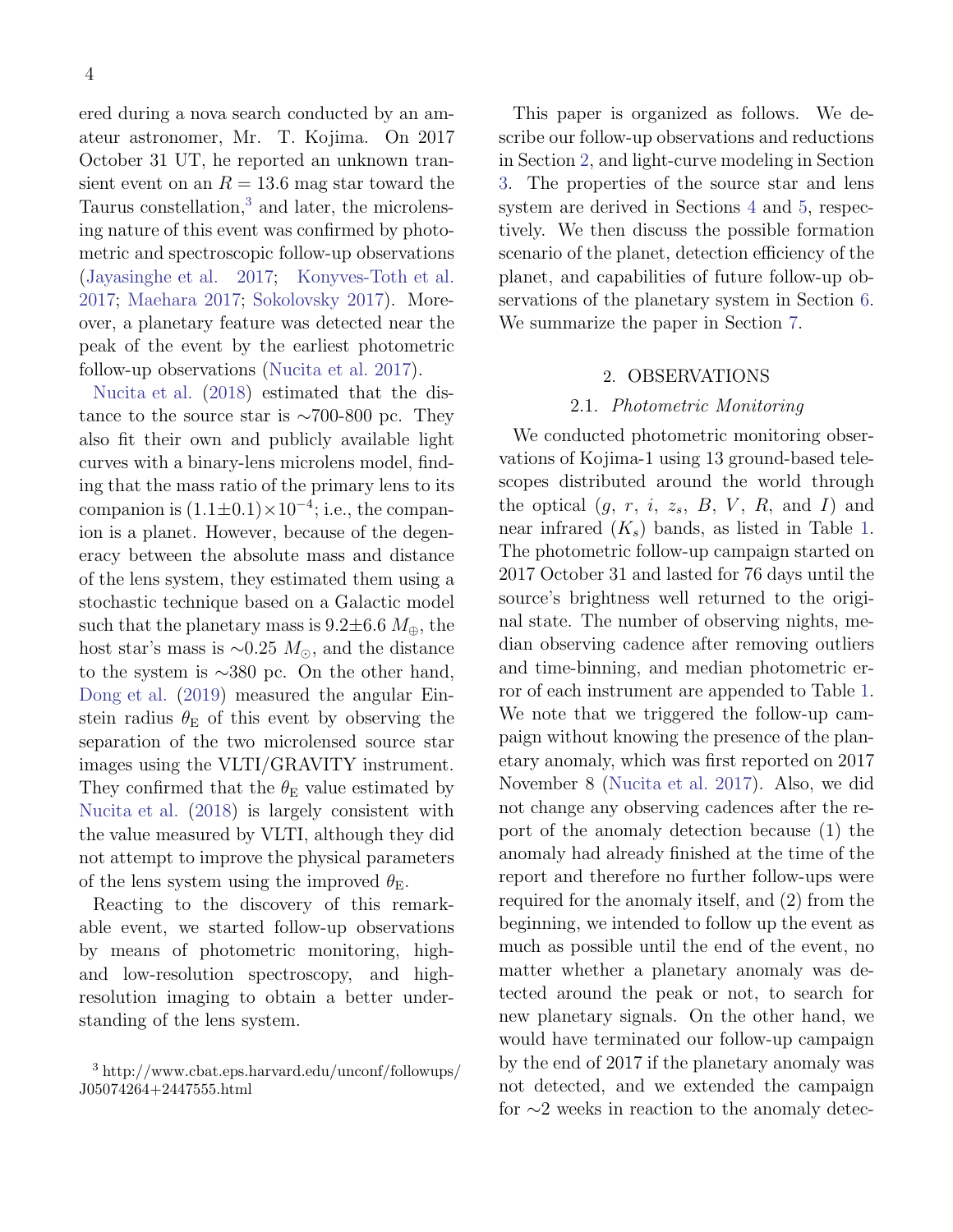tion hoping to place a better constraint on the microlensing light-curve model. We will reflect this point in the calculation of the planet detection efficiency in Section [6.2.](#page-23-0) We further note that the data from CBABO and SL in the list were also used in [Nucita et al.](#page-28-4) [\(2018](#page-28-4)); however, we rereduced them with our own photometric pipeline in order to investigate the possible systematics in these data (see below for CBABO and Section [3.3](#page-9-0) for SL).

All of the data were corrected for bias and flat-field in a standard manner. To extract the light curves of the event, aperture photometry was performed using a custom pipeline [\(Fukui et al. 2011\)](#page-27-5) for the data sets of MuS-CAT, MuSCAT2, ISAS, OAOWFC, CBABO, COAST, SL, and MITSuME; IRAF/APPHOT<sup>[4](#page-6-0)</sup> for Araki; SExtractor [\(Bertin & Arnouts 1996\)](#page-27-6) for PROMPT-8; AIJ [\(Collins et al. 2017\)](#page-27-7) for OAR and WCO, and a differential image analysis using the ISIS package  $^5$  $^5$  [\(Alard & Lupton 1998;](#page-27-8) [Alard 2000\)](#page-27-9) was performed for the data set of DEMONEXT. In the case of aperture photometry, comparison stars are carefully selected for each data set depending on the field of view, so that systematics arising from intrinsic variabilities of the comparison stars are minimized.

On the raw images of CBABO obtained on 2017 October 31, the flux counts of the target star were close to the saturation of CCD and were affected by the CCD nonlinearity. We corrected this effect by constructing a pixellevel nonlinearity-correction function using a seventh-order polynomial by minimizing the dispersion of the aperture-integrated light curve of a similar-brightness star in the same field of view (TYC 1849-1592-1).

The observed light curves are shown in Figure [1](#page-7-1) in magnification scale. While we confirmed the planetary feature around the peak in the data sets of COAST, CBABO, and SL, we did not detect any additional anomaly in the light curves.

## 2.2. High-resolution Spectroscopy

A high-resolution spectrum was taken in the wavelength range of  $4990 - 7350$  Å using the NAOJ 188 cm telescope in Okayama, Japan, and the High Dispersion Echelle Spectrograph (HIDES; [Kambe et al. 2013\)](#page-27-10) on 2017 November 1.6 UT. Two exposures were obtained in the high-efficiency mode (HE mode;  $R \sim 55,000$ ) with exposure times of 23 and 20 minutes. The data reduction (bias subtraction, flat-fielding, spectrum extraction, and wavelength calibration) was performed by using the IRAF echelle package in a standard manner. The signal-tonoise ratio  $(S/N)$  ratio of the obtained spectrum is approximately 20–30.

## 2.3. Low-resolution Spectroscopy

Low-resolution spectra ( $R \sim 500$ ) were taken on 2017 November 3 and 2018 January 3 using the FLOYDS spectrograph mounted on the Las Cumbres Observatory (LCO) 2 m telescope on Haleakala, Hawaii [6](#page-6-2) . The spectral range is about  $3200-10000$  Å. Each spectrum was taken with 1000 s exposure with the 1".2 slit. Both spectra were obtained in similar sky conditions, but due to the different magnification at the time of exposure (8.34 and 1.04), both images were obtained with different S/Ns, a range of [50, 250] and [20, 90], respectively. Both 1D spectra were extracted using the FLOYDS pipeline<sup>[7](#page-6-3)</sup>.

## 2.4. High-resolution Imaging

<span id="page-6-0"></span><sup>4</sup> IRAF is distributed by the National Optical Astronomy Observatory, which is operated by the Association of Universities for Research in Astronomy (AURA) under a cooperative agreement with the National Science Foundation.

<span id="page-6-1"></span><sup>5</sup> http://www2.iap.fr/users/alard/package.html

<sup>6</sup> More details on the LCO instruments and telescope are available here: https://lco.global/observatory/

<span id="page-6-3"></span><span id="page-6-2"></span><sup>7</sup> https://github.com/svalenti/FLOYDS pipeline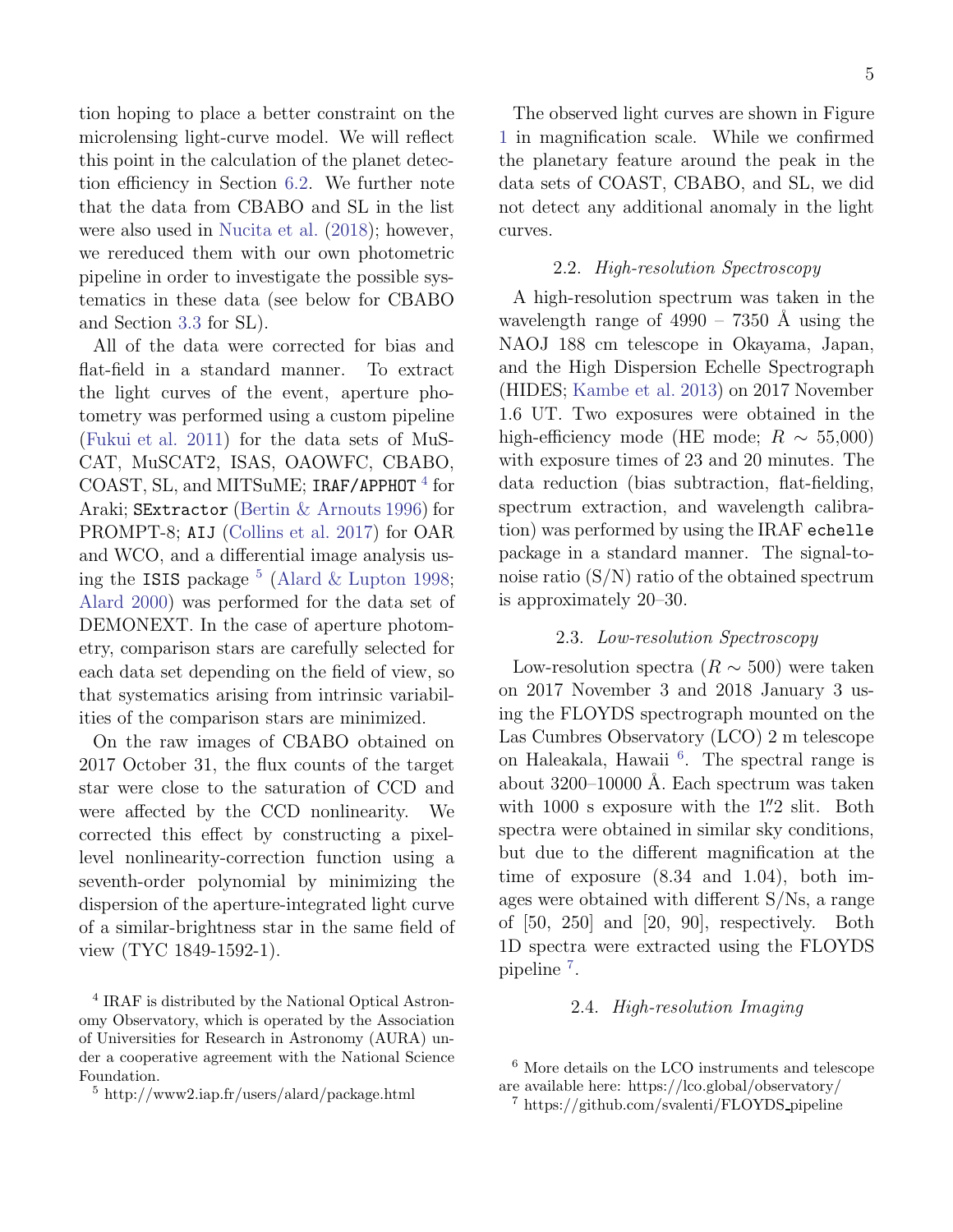

<span id="page-7-1"></span>Figure 1. (First panel) Light curves of Kojima-1. Colored (including black) and light gray points are the data used for the light-curve fitting and only for the calculation of detection efficiency, respectively. Color legends are shown on the left-hand side. The best-fit microlensing model is indicated by a blue solid line. The times when the two LCO spectra were taken are indicated by arrows. (Second panel) Residuals from the best-fit model. (Third panel) Zoomed light curves around the peak. The time when the HIDES spectrum was obtained is indicated by an arrow. (Fourth panel) Residuals for the zoomed light curves.

High resolution images of the event object were obtained using the Keck telescope and NIRC2 instrument on 2018 February 5. Using the narrow camera (pixel scale of 9.94 mas pixel<sup>−</sup><sup>1</sup> ), 10 dithered images were obtained in the  $K_s$  band with the NGS mode, each with an exposure time of 2 s and three co-adds. The median FWHM of the adaptive optics (AO) guided stellar point-spread function was 0".06. The raw images were median-combined after bias flat correction, sky subtraction, and stellar position alignment. The combined image and a  $5\sigma$  contrast curve are shown in Figure [2.](#page-9-1) We found no contaminating sources brighter than  $K_s = 21$  within the image.

# <span id="page-7-0"></span>3. LIGHT-CURVE MODELING

#### 3.1. Model Description

To derive the physical parameters of the lens system, we fit the light curves with a binary-lens microlensing model. The model calculates the magnification of the source star as a function of time,  $A(t)$ , which is expressed by the following parameters: the time of the closest approach of the source to the lens centroid,  $t_0$ ; the Einstein radius crossing time,  $t<sub>E</sub>$ ; the source-lens angular separation at time  $t_0$  in units of the angular Einstein radius  $(\theta_{\rm E})$ ,  $u_0$ ; the mass ratio of the binary components, q; the sky-projected separation of the binary components in units of  $\theta_{\rm E}$ , s; the angle between the source trajectory and the binary-lens axis,  $\alpha$ ; the angular source radius in units of  $\theta_{\rm E}$ ,  $\rho$ ; and the microlens parallax vector,  $\pi_{\mathbf{E}}$ . Here the direc-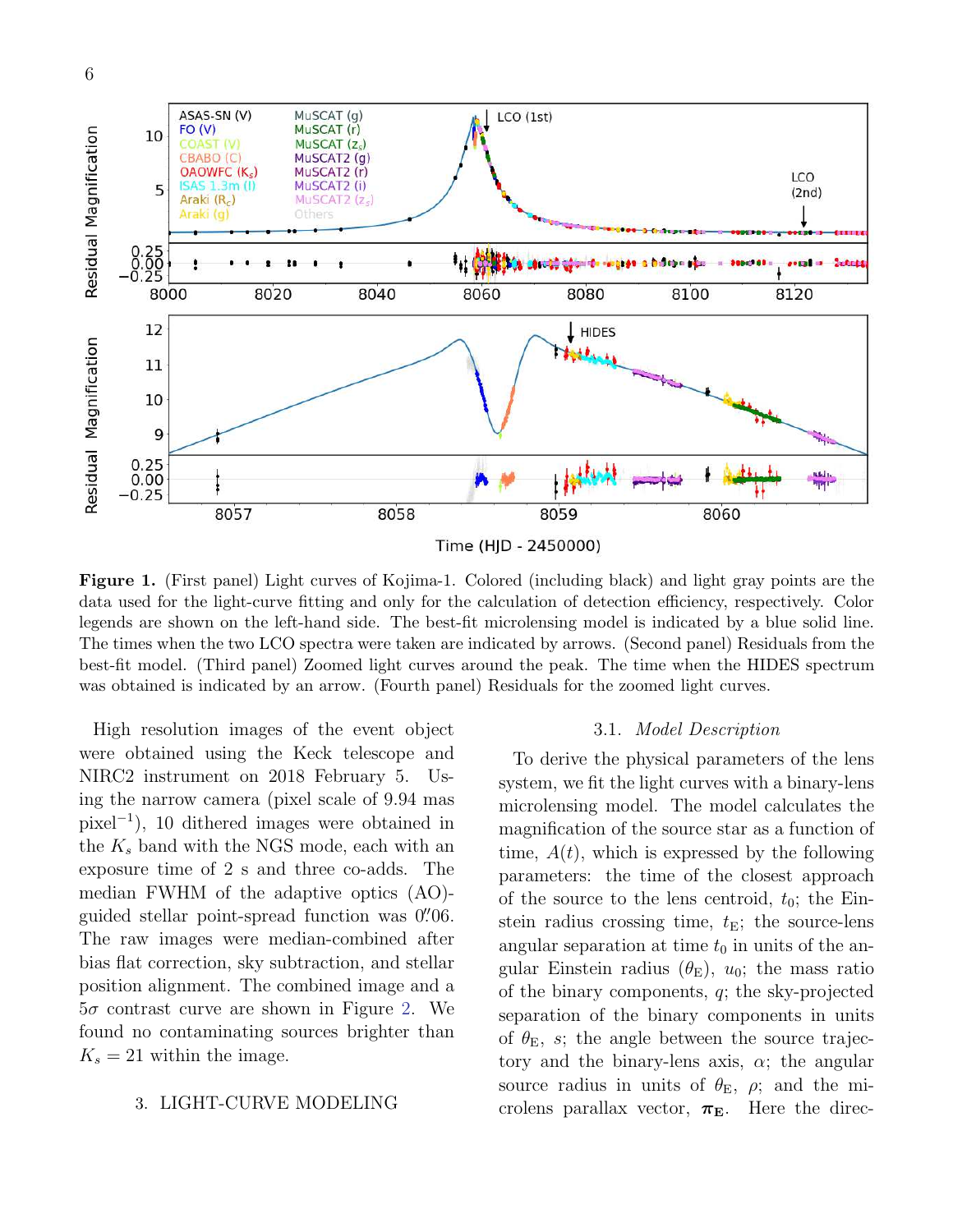<span id="page-8-0"></span>

| Abbreviation<br>$(Instrument)^{a b}$ | Observatory                                  | Telescope<br>Diameter | Field of View       | Filter           | Number of<br>Nights <sup>c</sup> | Number of<br>Data <sup>c</sup> | Median<br>Cadence <sup>c</sup> | Median<br>Flux Error <sup>c</sup> |
|--------------------------------------|----------------------------------------------|-----------------------|---------------------|------------------|----------------------------------|--------------------------------|--------------------------------|-----------------------------------|
|                                      |                                              | (m)                   | $(\text{arcmin}^2)$ |                  |                                  |                                | (min)                          | $[\%]$                            |
|                                      | Data Sets Obtained or Rereduced in This Work |                       |                     |                  |                                  |                                |                                |                                   |
| MuSCAT                               | NAOJ/Okayama                                 | 1.88                  | $6.1 \times 6.1$    | $\mathfrak{g}$   | 11                               | 161                            | 10.0                           | 0.24                              |
|                                      |                                              |                       |                     | $\boldsymbol{r}$ | 12                               | 163                            | 10.0                           | 0.16                              |
|                                      |                                              |                       |                     | $z_{s}$          | 12                               | 196                            | 10.0                           | 0.30                              |
| MuSCAT2                              | Teide Observatory                            | 1.52                  | $7.4 \times 7.4$    | $\mathfrak{g}$   | 29                               | 331                            | 10.0                           | 0.38                              |
|                                      |                                              |                       |                     | $\,r\,$          | 27                               | 317                            | 10.0                           | 0.21                              |
|                                      |                                              |                       |                     | $\dot{i}$        | 29                               | 316                            | 10.0                           | 0.21                              |
|                                      |                                              |                       |                     | $z_{s}$          | 30                               | 343                            | 10.0                           | 0.24                              |
| Araki                                | Koyama Astronomical Observatory              | 1.3                   | $12.2 \times 12.2$  | $\mathfrak{g}$   | 12                               | 68                             | 12.1                           | 0.29                              |
|                                      |                                              |                       |                     | $R_c$            | 12                               | 70                             | 10.8                           | 0.56                              |
| <b>ISAS</b>                          | JAXA/ISAS                                    | 1.3                   | $5.4 \times 5.4$    | $I_c$            | 8                                | 175                            | 10.1                           | 0.67                              |
| <b>OAOWFC</b>                        | NAOJ/Okayama                                 | 0.91                  | $28.6 \times 28.6$  | $K_s$            | 43                               | 202                            | 56.0                           | 1.95                              |
| <b>CBABO</b>                         | CBA Belgium Observatory                      | 0.40                  | $12.5 \times 8.4$   | Clear            | 5                                | 30                             | 4.9                            | 0.77                              |
| <b>COAST</b>                         | Teide Observatory                            | 0.35                  | $33\,\times\,33$    | $\bar{V}$        | 6                                | 7                              | $\overline{\phantom{0}}$       | 1.18                              |
| PROMPT-8                             | Cerro Tololo Inter-American Observatory      | 0.61                  | $22.6 \times 22.6$  | $\bar{V}$        | 8                                | 64                             | 9.7                            | 0.83                              |
|                                      |                                              |                       |                     | $R_c$            | 9                                | 79                             | 9.7                            | 0.69                              |
|                                      |                                              |                       |                     | $I_c$            | 7                                | 70                             | 9.7                            | 1.21                              |
| SL                                   | AISAS in Stará Lesná                         | 0.60                  | $14.4 \times 14.4$  | $\boldsymbol{B}$ | 3                                | 114                            | 4.6                            | 2.08                              |
|                                      |                                              |                       |                     | V                | 3                                | 198                            | 5.2                            | 1.18                              |
|                                      |                                              |                       |                     | $R_c$            | 3                                | 121                            | 4.8                            | 1.63                              |
|                                      |                                              |                       |                     | $I_c$            | 3                                | 177                            | $5.2\,$                        | 1.37                              |
| <b>MITSuME</b>                       | NAOJ/Okayama                                 | 0.50                  | $26 \times 26$      | Ic               | 28                               | 239                            | 13.3                           | 1.06                              |
| <b>DEMONEXT</b>                      | Winer Observatory                            | 0.50                  | $30.7 \times 30.7$  | $I_c$            | 20                               | 420                            | 10.5                           | 2.73                              |
| <b>OAR</b>                           | Hankasalmi Observatory                       | 0.40                  | $25\,\times\,25$    | $\boldsymbol{V}$ | 4                                | 39                             | 6.4                            | 0.68                              |
| <b>WCO</b>                           | Westminster College Observatory              | 0.35                  | $24\,\times\,16$    | CBB              | 5                                | 129                            | 9.8                            | 0.18                              |
| Public or Published Data Sets        |                                              |                       |                     |                  |                                  |                                |                                |                                   |
| <b>FO</b>                            | R.P. Feynman Observatory                     | 0.30                  | $27.0 \times 21.6$  | $\boldsymbol{V}$ | 5                                | 54                             | 8.8                            | 0.59                              |
| ASAS-SN                              | Haleakala Observatory                        | 0.14                  | $273 \times 273$    | V                | 44                               | 146                            |                                | 2.27                              |

Note

 $a<sup>a</sup>$ The data sets used in the light-curve fitting are shown in bold.

 $^b$  References to the instruments are as follows. MuSCAT: [Narita et al.](#page-28-10) [\(2015\)](#page-28-9); MuSCAT2: Narita et al. [\(2019](#page-28-10)); OAOWFC: [Yanagisawa et al.](#page-28-11) [\(2016](#page-28-11)); MISTuME: [Kotani et al.](#page-28-12) [\(2005](#page-28-12))[,Yanagisawa et al.](#page-28-13) [\(2010](#page-28-13)); DEMONEXT: [Villanueva et al.](#page-28-14) [\(2018](#page-28-14)).

c The values for the data after removing outliers and binning time series are reported.

tion of  $\pi_{\rm E}$  is the same as the direction of the source's proper motion relative to the lens, and the length of  $\pi_{\mathbf{E}}$ ,  $\pi_{\mathbf{E}} \equiv \sqrt{\pi_{\mathbf{E},\mathrm{N}}^2 + \pi_{\mathbf{E},\mathbf{E}}^2}$ , is equal to the ratio of 1 au to the projected Einstein radius onto the observer plane, where  $\pi_{\text{E,N}}$  and  $\pi_{\rm E,E}$  are the north and east components of  $\boldsymbol{\pi}_{\rm E},$ respectively. The limb-darkening effect of the source star is modeled by the following formula  $I(\theta) = I(0)[1-u_X(1-\cos\theta)],$  where  $\theta$  is the angle between the normal to the stellar surface and the line of sight,  $I(\theta)$  is the stellar intensity as a

function of  $\theta$ , and  $u_X$  is a coefficient for filter X. The observed flux in the ith set of instrument and band at time  $t$  is expressed by the following linear function  $F_i(t) = A(t) \times F_{s,i} + F_{b,i}$ , where  $F_{s,i}$  and  $F_{b,i}$  are the unmagnified source flux and blending flux, respectively, in the ith data set. Note that the effect of the orbital motion of the planet is not considered in the final analysis because it was not significant in the first trials.

# 3.2. Error Normalization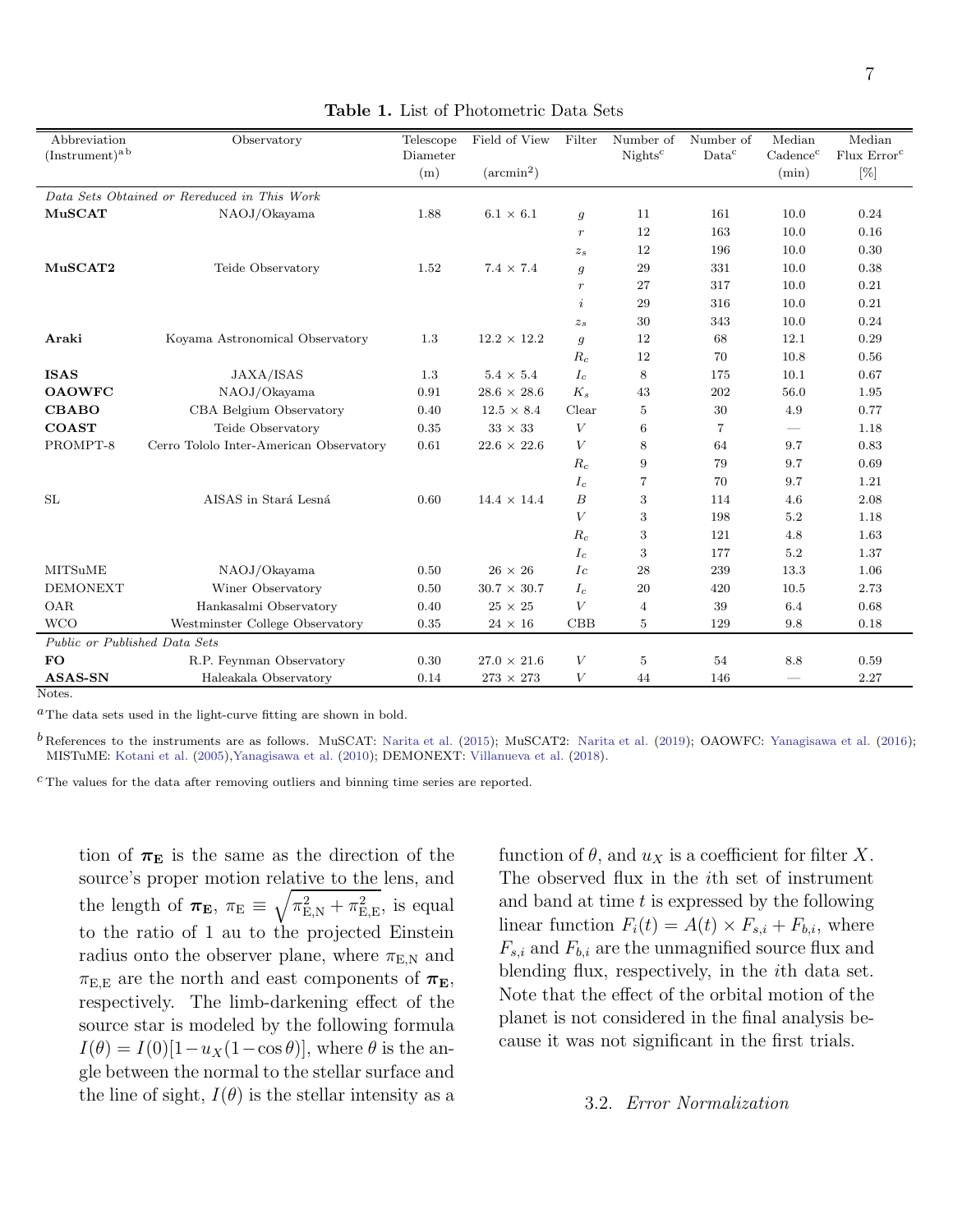

<span id="page-9-1"></span>**Figure 2.** (Left) The  $K_s$ -band AO image of the Kojima-1 object obtained with Keck/NIRC2. (Right) A  $5-\sigma$  contrast curve as a function of the distance from the centroid of the object.

The initially estimated uncertainties of individual data points are rescaled using the following formula

$$
\sigma_i' = k\sqrt{\sigma_i^2 + e_{\min}^2},\tag{4}
$$

where  $\sigma_i$  is the initial uncertainty of the *i*<sup>th</sup> data point in magnitude, and  $k$  and  $e_{\min}$  are coefficients for each data set. Here the term  $e_{\min}$  represents systematic errors that dominate when the flux is significantly increased. The  $k$  and emin values are adjusted so that the cumulative  $\chi^2$  distribution for the best-fit binary-lens model including the parallax effect sorted by magnitude is close to linear and  $\chi^2_{\text{red}}$  becomes unity. This process is iterated several times.

In addition, we quadratically add 0.5% in flux to each flux error for the data points that lie within the anomaly, taking into account the possible intrinsic variability of the target and/or comparison stars. This additional error is important to properly estimate the uncertainties of the model parameters, in particular of s,

 $ρ$ , and  $π$ <sub>E</sub>, which we find are sensitive to this anomaly part and can be biased by even a small systematics of the level of 0.5% in flux.

## 3.3. Data Sets and Fitting Codes

<span id="page-9-0"></span>To save computational time, we restrict the data sets for a light-curve fitting to the ones with relatively high photometric precision with sufficient time coverage and/or have unique coverage in time or wavelength, specifically, the data sets of MuSCAT, MuSCAT2, Araki, ISAS, OAOWFC, CBABO, and COAST. To supplement our data, we also use the  $V$ -band light curve from All-Sky Automatic Survey for Supernovae (ASAS-SN, [Shappee et al. 2014;](#page-28-15) [Kochanek et al. 2017](#page-27-11)) (data are extracted from their web site<sup>[8](#page-9-2)</sup> for the period of  $7967 <$  HJD- $2,450,000 < 8123$ , which covered the entire event with an average cadence of several per night, and the  $V$ -band light curve capturing the

<span id="page-9-2"></span><sup>8</sup> https://asas-sn.osu.edu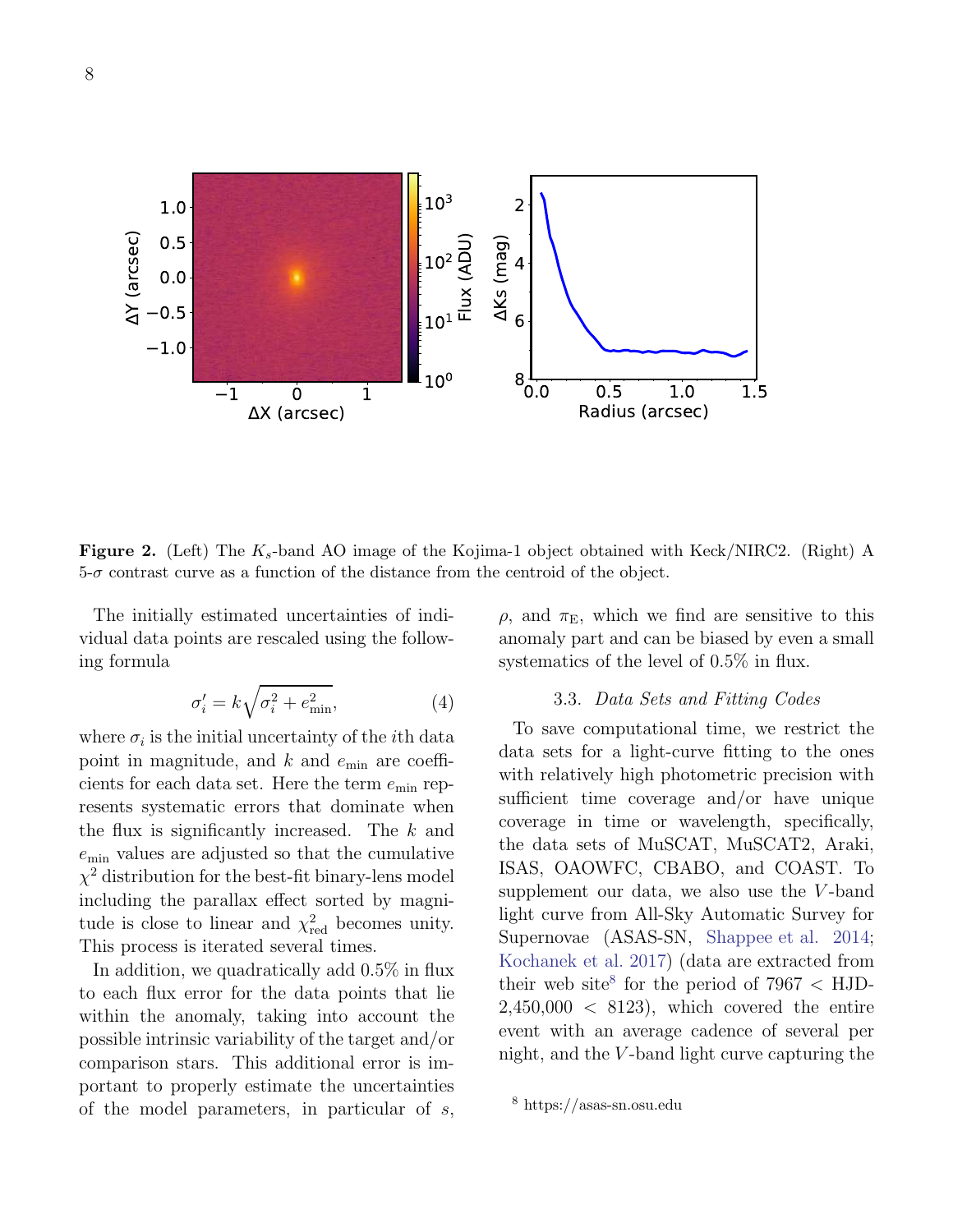declining part of the anomaly obtained at the R. P. Feynman Observatory (FO) by [Nucita et al.](#page-28-4) [\(2018\)](#page-28-4).

We note that although the SL data set includes the earliest data points among all of the follow-up observations partly overlapping with the FO data set (HJD-2,450,000  $\sim$  8058.5), we have not included it in our light-curve modeling for the following reasons. First, when we fit the light curves including this data set, we found that the data points of this data set in the anomaly part have a small systematic trend against the best-fit model. Second, we also found that the  $F_s$  and  $F_b$  values from this data set, calibrated to standard photometric systems, were discrepant with those from the other same-band data sets at the  $2\sigma$  level, <sup>[9](#page-10-0)</sup> even using only the data points that overlap with the FO data set. Because light-curve models are sensitive to the data points in the anomaly part, even a  $2\sigma$  level systematics could cause a tension in the derived parameters.

The light curves are fitted with a binarymicrolensing model using a custom code that has been developed for the Microlensing Observations in Astrophysics (MOA) project [\(Sumi et al. 2010](#page-28-16)), in which the posterior probability distributions of the parameters are calculated by the Markov chain Monte Carlo (MCMC) method. Note that the light curves are also independently analyzed using the pipeline PyLIMA [\(Bachelet et al. 2017\)](#page-27-12), a code developed by [Bennett](#page-27-13) [\(2010](#page-27-13)), and the model-ing platform RTModel<sup>[10](#page-10-1)</sup> [\(Bozza et al. 2018\)](#page-27-14) for sanity check.

## 3.4. Static Model

<span id="page-10-0"></span><sup>9</sup> Although we found no clear evidence for the cause of this systematics, the stellar positions on the detector moved by >50 pixels during the observations, which might cause systematics on the photometry at some level.

<span id="page-10-1"></span><sup>10</sup> http://www.fisica.unisa.it/GravitationAstrophysics/ RTModel.htm

We first fit the light curves with a binarylens model without the microlens parallax effect (static model), fixing  $\pi_{E,E}$  and  $\pi_{E,N}$  at zero, to compare with the result of [Nucita et al.](#page-28-4) [\(2018](#page-28-4)), in which this effect was not taken into account. The median value and  $1\sigma$  confidence interval of the posterior probability distributions of the parameters are listed in Table [2.](#page-15-0) We recover the two degenerate models found by [Nucita et al.](#page-28-4)  $(2018)$  (models a and b), in which only s is slightly different and all the other parameters are almost identical between the two models. The best-fit  $\chi^2$  values are almost the same between the two models, namely, 2557.5 and  $2557.4$  for models a and b, respectively, for the degrees of freedom (dof) of 2578. In Table [2,](#page-15-0) we report the values derived only for model b for all parameters except for s, and hereafter, we will discuss them along with this model unless otherwise described.

Our derived values are consistent with those of [Nucita et al.](#page-28-4) [\(2018\)](#page-28-4) within  $2\sigma$  for all parameters except for  $u_0$ , s, and  $\rho$ , for which the discrepancy can be attributed to the following differences between our and their data sets: (1) we correct the detector's nonlinearity effect in the CBABO data set, (2) we omit the SL data set from our modeling due to apparent systematics, and (3) we have a larger number of data points with a longer baseline.

## 3.5. Parallax Model

#### <span id="page-10-3"></span>3.5.1. Without Informative Prior

<span id="page-10-2"></span>To search for a signal of the parallax effect, we fit the light curves letting  $\pi_{E,E}$  and  $\pi_{E,N}$  be free, first without any informative priors. The derived values and uncertainties are reported in Table [2.](#page-15-0) From this fit, we marginally detect a nonzero  $\pi_{\rm E}$  value of 0.34  $^{+0.34}_{-0.20}$ . However, the  $\chi^2$  improvement of the best-fit parallax model over the static model is 14.4, which is not significant enough to claim a detection of the parallax signal, given that the Bayesian information cri-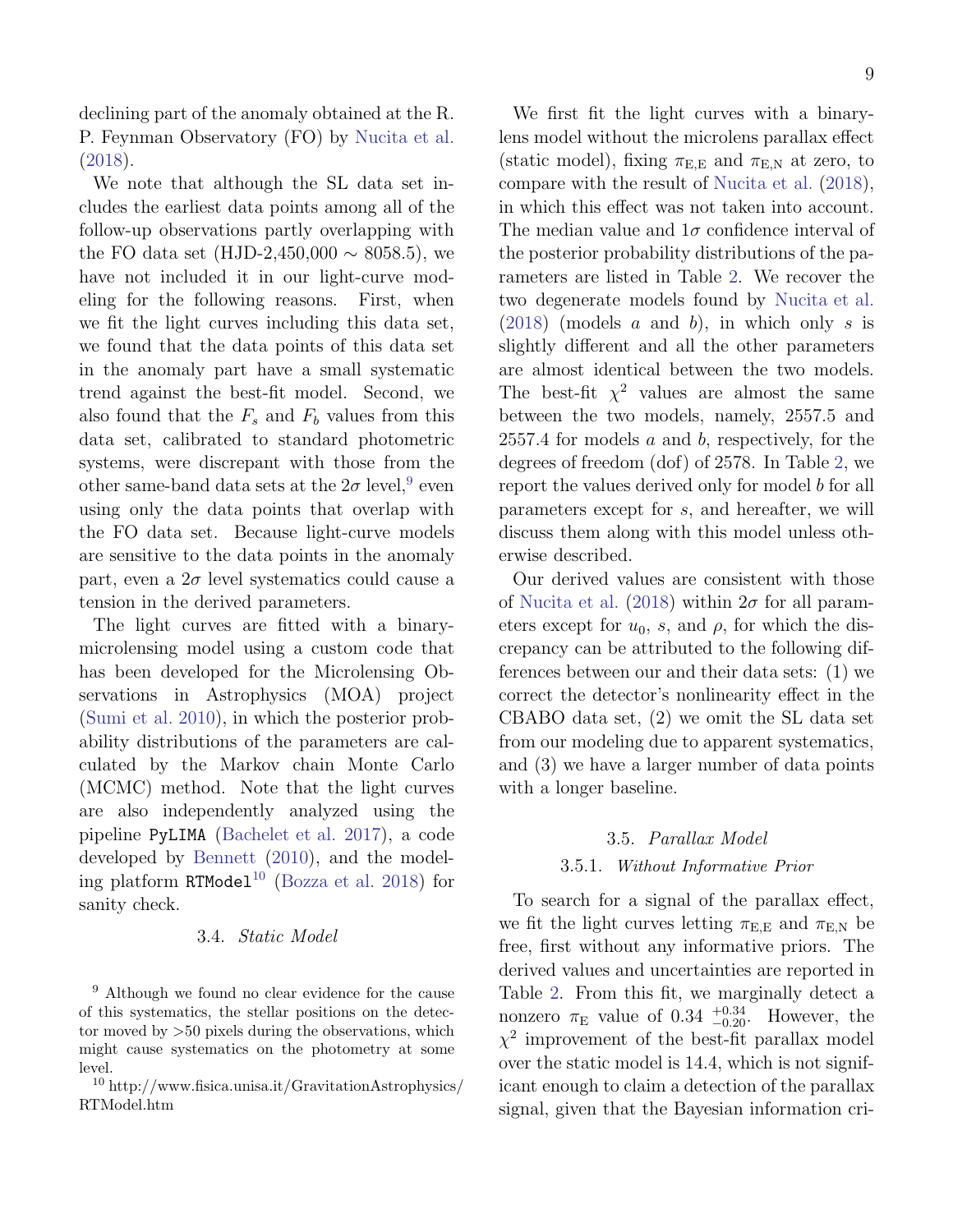terion (BIC  $\equiv \chi^2 + k \ln N_{\text{data}}$ , where k is the number of free parameters and  $N_{data} = 2615$ is the number of data points) for the parallax model is larger (worse) than the static model by 1.3.

We also check where the marginal parallax signal comes from. In the top panel of Figure [3,](#page-11-0) we show the magnitude differences between the best-fit static and parallax models for individual data sets, which indicate that the largest difference arises around ∼20 days before the peak, yet the difference is at most at the ∼10 mmag level. On the other hand, in the bottom panel of Figure [3,](#page-11-0) we show the difference of cumulative  $\chi^2$  between the two models as a function of time. This plot indicates that the most of the  $\chi^2$  improvements comes from only two epochs of the MuSCAT data (from three different bands), where the model magnitudes differ by only  $\sim$ 1 mmag. Thus, the likely origin of the parallax signal is due to systematics in the data at these two epochs, which might arise from the instrument, variability of atmospheric transparency, and/or stellar activity. Therefore, the observed marginal signal of the parallax effect should be treated with caution. Nevertheless, the data still allow us to place an upper limit on  $\pi_{\rm E}$  (Sec-tion [3.5.3\)](#page-12-0) and constrain the direction of  $\pi_{\rm E}$ (Section [3.5.4\)](#page-12-1).

The result that a significant parallax signal is absent is consistent with the result of [Dong et al.](#page-27-4) [\(2019](#page-27-4)), who also did not detect a significant parallax signal from a single-lens model fit (for the "luminous-lens" case in their paper). [Dong et al.](#page-27-4) [\(2019\)](#page-27-4) described the reasons why the parallax signal in this event is not obvious, which are summarized as follows: (1) the event is quite short compared to a year, (2) it lies quite close to the ecliptic plane, (3) it peaked only 5 weeks  $11$  before opposition,



<span id="page-11-0"></span>Figure 3. (Top) Difference of best-fit model magnitudes between the parallax and static models for individual data sets, where the color codes are the same as in Figure [1.](#page-7-1) (Bottom) Difference of cumulative  $\chi^2$  between the parallax and static models for individual data sets (thin colored lines) and all data sets (thick gray line), where negative means that the parallax model is preferred. The color codes are the same as in Figure [1.](#page-7-1)

and (4) the lens-source relative proper motion points roughly south. The combination of these factors weakens the parallax signal in the light curve by a factor of ∼10 compared to the most favorable case [\(Dong et al. 2019](#page-27-4)).

## 3.5.2. With Informative Prior on  $\theta_{\rm E}$

From the light-curve fitting with the parallax model,  $\rho$  is measured to be  $3.2^{+0.9}_{-1.3} \times 10^{-3}$ . This  $\rho$  value allows the derivation of the angular Einstein radius  $\theta_{\rm E}$  via the relation of  $\theta_{\rm E} \equiv \theta_{*}/\rho$ , where  $\theta_*$  is the angular radius of the source star. The  $\theta_*$  value is estimated to be  $8.65 \pm 0.06$   $\mu$ as using the procedure described in Section [4.4,](#page-14-0) which leads to  $\theta_{\rm E} = 2.7^{+1.9}_{-0.6}$  mas. On the other hand, the  $\theta_{\rm E}$  of the same event was independently and much more precisely determined to be  $1.883 \pm 0.014$  mas (in the case of a luminous lens) by [Dong et al.](#page-27-4) [\(2019\)](#page-27-4) by spatially resolving the two microlensed images during the event. This information can be used to further constrain  $\rho$  and some other parameters that are correlated with  $\rho$  (in particular, s).

<span id="page-11-1"></span> $11$  [Dong et al.](#page-27-4) [\(2019\)](#page-27-4) erroneously stated it to be 3 weeks.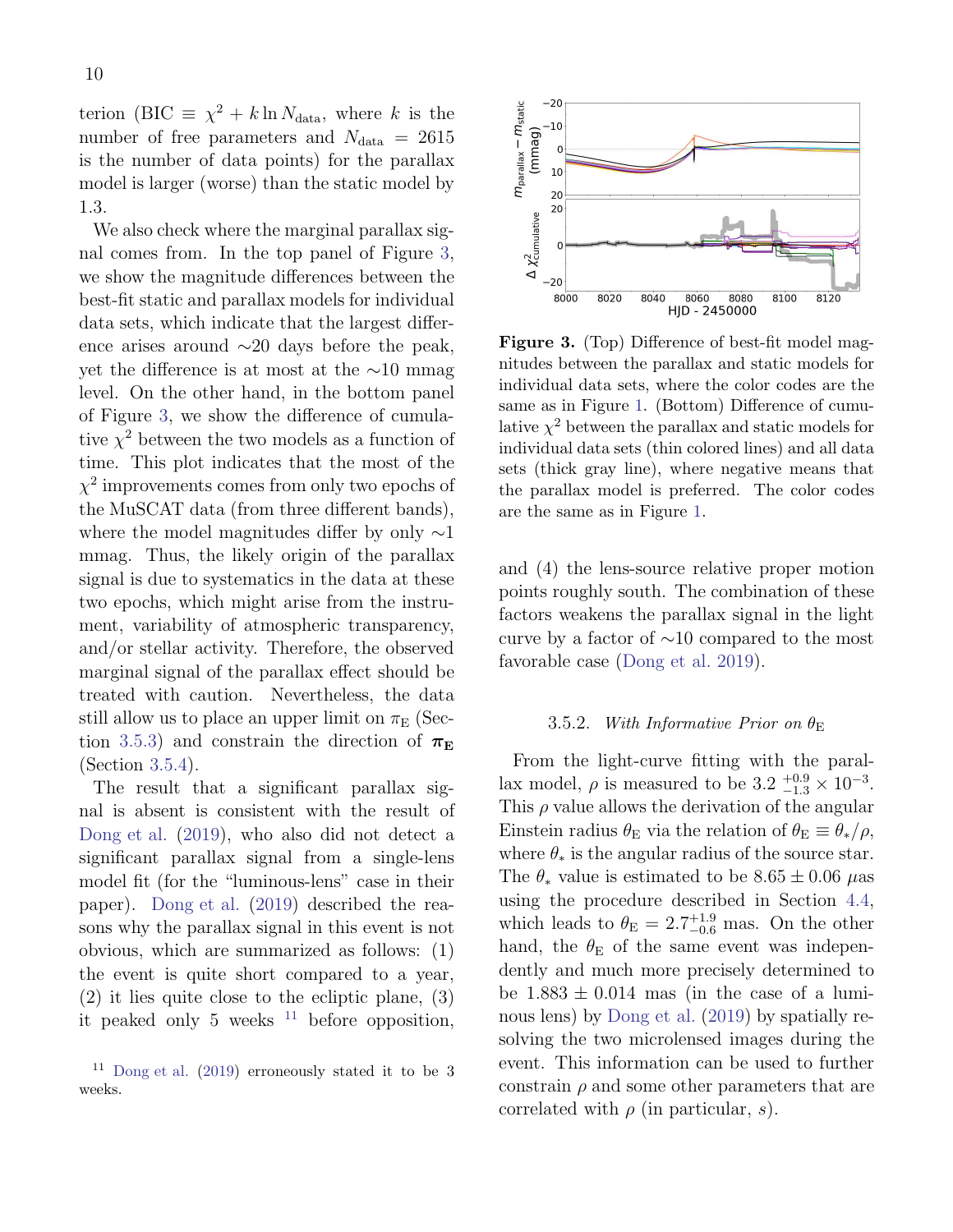Using  $\theta_{\rm E} = 1.883 \pm 0.014$  mas (in the form of  $\rho = \theta_*/\theta_{\rm E}$ ) as an informative prior, we iteratively fit the light curves refining  $\theta_*$  through the process described in Section [4.4.](#page-14-0) The improved parameter values are appended to Table [2,](#page-15-0) in which notable improvements can be seen in  $\rho$ , s, and  $\theta_{\rm E}$ . On the other hand, the  $\theta_{\rm E}$  prior has not changed the significance of the parallax signal.

## 3.5.3. Upper Limit on  $\pi_{\rm E}$

<span id="page-12-0"></span>From the VLTI observation, [Dong et al.](#page-27-4) [\(2019\)](#page-27-4) also constrained the direction of  $\pi_{\rm E}$  $(\Phi_{\pi})$  into two directions, 193°.5 ± 0°.4 and  $156.7 \pm 0.4$  from north to east (for the luminouslens model). To put an upper limit on  $\pi_{\rm E}$  utilizing the prior information of  $\Phi_{\pi}$ , we draw  $\chi^2$ maps on a grid of  $\pi_{\text{E,E}}$  and  $\pi_{\text{E,N}}$ . We grid  $\pi_{\text{E,E}}$ and  $\pi_{E,N}$  by a grid size of 0.1 in the ranges of  $-0.7 \leq \pi_{\rm E,E}$  < 0.7 and  $-1.5 \leq \pi_{\rm E,N}$  < 1.5, and fit the light curves using the  $\theta_{\rm E}$  prior while fixing  $\pi_{E,E}$  and  $\pi_{E,N}$  at each grid-point value. In the left panel of Figure [4,](#page-14-1) we show  $\Delta\chi^2$  maps on the  $\pi_{\text{E,E}} - \pi_{\text{E,N}}$  plane calculated from all data sets, where  $\Delta \chi^2$  is the difference of  $\chi^2$  between each grid point and  $(\pi_{E,E}, \pi_{E,N}) = (0, 0)$ . The minimum- $\chi^2$  (darkest red) region is not coincident with the two solutions of  $\Phi_{\pi}$  (indicated by cyan lines), probably due to the systematics in the light curves discussed before. Note that the reason why the negative  $\Delta \chi^2$  region is elongated almost along the  $\pi_{E,N}$  direction (only  $\pi_{\text{E,E}}$  is well constrained) is that the direction of Earth's acceleration is almost parallel to the direction of  $\pi_{E,E}$ <sup>[12](#page-12-2)</sup>. On the other hand, the right panel of the same figure shows a  $\Delta\chi^2$ map that is calculated only using the  $\chi^2$  values from the ASAS-SN data set, which covers the region where the parallax signal is maximized and is thus robust for a parallax signal

against the systematics. In this map, although the minimum- $\chi^2$  region is not localized, the intersection between the  $\Phi_{\pi}$  solutions and some  $\Delta \chi^2$  contour can still be used to put an upper limit on  $\pi_{\rm E}$ . The contour of  $\Delta \chi^2 = 9$  (white) intersects with the  $\Phi_{\pi} \sim 156^{\circ}$ ? and  $\Phi_{\pi} \sim 193^{\circ}5$ lines (cyan) at the grid points that correspond to  $\pi_{\rm E}=1.1$  and 0.5, respectively. We conservatively adopt 1.1 as a  $3\sigma$  upper limit on  $\pi_{\rm E}$ .

## 3.5.4. On the Direction of  $\pi_F$

<span id="page-12-1"></span>As will be discussed in Section [5.2.2,](#page-18-0) under the condition of  $\pi_{\rm E}$  < 1.1, it is most likely that the blending flux detected in the light curves comes from the lens star independently on the  $\Phi_{\pi}$ value, and this lens flux allows us to derive the mass of the lens star to be  $M_L = 0.590_{-0.051}^{+0.042} M_{\odot}$ . This lens mass, combined with  $\theta_{\rm E}$ , predicts the  $\pi_{\rm E}$  value using the following relation

$$
\pi_{\mathcal{E}} = \frac{\theta_{\mathcal{E}}}{\kappa M_L},\tag{5}
$$

where  $\kappa \equiv 4G/c^2$ , G is the gravitational constant, and  $c$  is the speed of light. This gives  $\pi_{\rm E} = 0.39_{-0.03}^{+0.04}$ , which is indicated by magenta solid (median) and dotted  $(1\sigma$  boundary) con-tours in Figure [4.](#page-14-1) In the  $\Delta\chi^2$  map for all data sets (left panel of Figure [4\)](#page-14-1), the  $\Delta \chi^2$  value at the grid point that satisfies both  $\pi_{\rm E} \sim 0.39$  and  $\Phi_{\pi} \sim 156.7$  is -16, which is smaller than the counterpart that satisfies both  $\pi_{\rm E} \sim 0.39$  and  $\Phi_{\pi} \sim 193^{\circ}5$  by 40. This  $\chi^2$  difference nominally rules out the  $\Phi_{\pi} = 193^{\circ}5$  solution.

This outcome, however, could be affected by systematics in the light curves. To test this possibility, we also check the  $\Delta \chi^2$  map calculated only using the  $\chi^2$  values from the ASAS-SN data set (right panel of Figure [4\)](#page-14-1). We find that the  $\Phi_{\pi} = 156.7$  solution is preferred over the other solution with a  $\chi^2$  improvement of ~5, which, although marginal, supports the outcome obtained from all data sets.

Considering the above evidence, we adopt the  $\Phi_{\pi}$  = 156°.7 solution for further analysis. To

<span id="page-12-2"></span><sup>&</sup>lt;sup>12</sup> The ecliptic coordinate of the event is  $(\beta, \lambda) = (78^{\circ},$ 1.9), which is close to  $(90^{\circ}, 0^{\circ})$  where the direction of Earth's acceleration is parallel to east-west.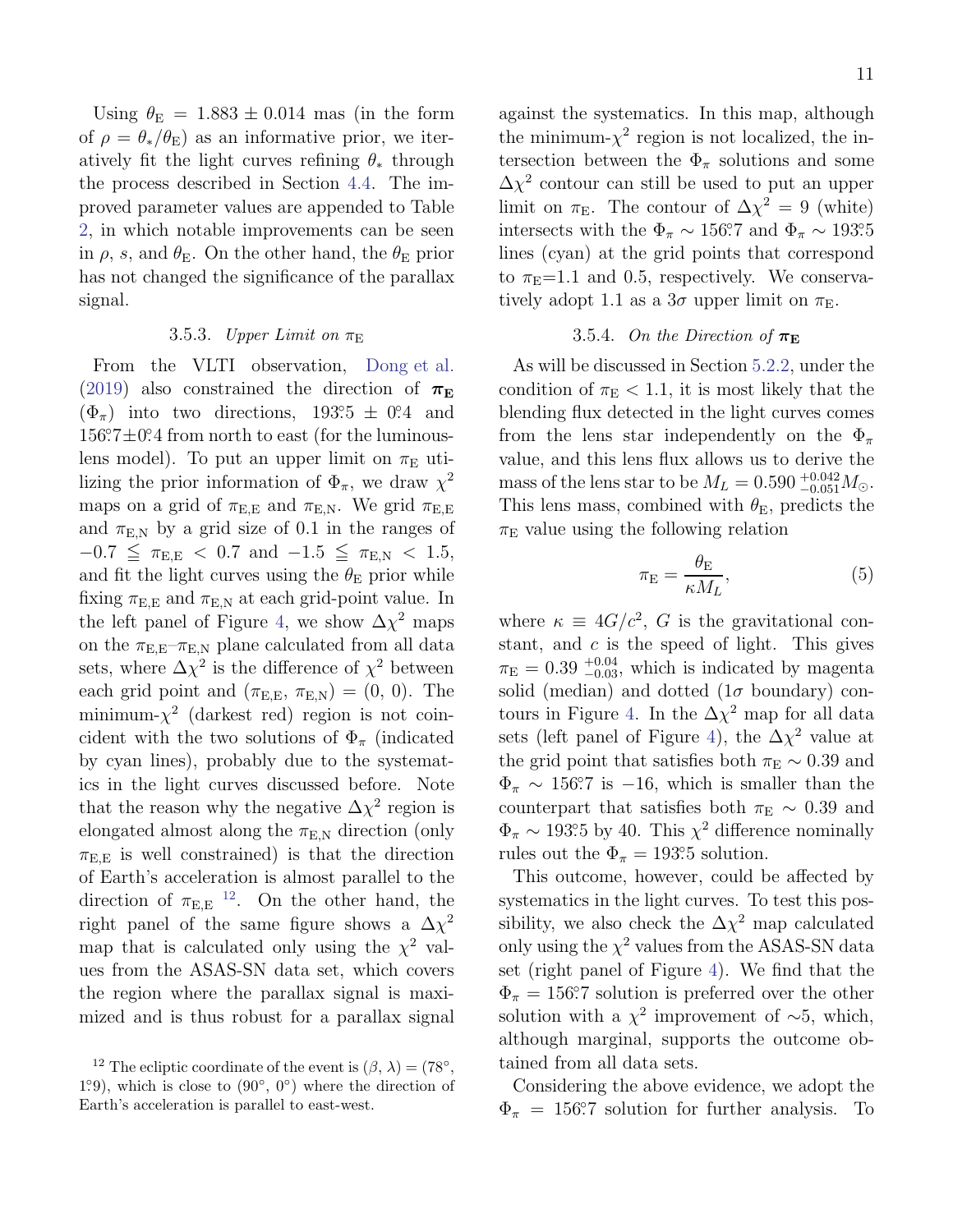derive the final posteriors of the parameters, taking into account correlations between the parallax parameters ( $\pi_{\text{E,E}}$  and  $\pi_{\text{E,N}}$ ) and others and using all of the informative prior information, we rerun the MCMC analysis, letting  $\pi_{\text{E,E}}$  and  $\pi_{\text{E,N}}$  be free and imposing priors on  $\theta_{\rm E}$  and  $\Phi_{\pi}$  with Gaussian distributions of  $\theta_{\rm E} = 1.883 \pm 0.014$  mas and  $\Phi_{\pi} = 156.7 \pm 0.4$ . The results are reported in Table [2.](#page-15-0) We note that if the other solution of  $\Phi_{\pi}$  is adopted, then the light-curve fit gives slightly larger values of the blending flux, leading to an  $\sim 10\%$  increase of  $M_L$ . This, however, does not change the conclusion of this paper much. This  $\Phi_{\pi}$  value can be confirmed in the future by directly measuring the lens-source relative position from highspatial resolution images.

# <span id="page-13-0"></span>4. PROPERTIES OF THE SOURCE STAR

In this section, we will derive the properties of the source star, in particular, the source's angular radius  $\theta_*$  and the distance to the source star  $D<sub>S</sub>$ , the former of which is tied to  $\theta<sub>E</sub>$  by the relation of  $\theta_{\rm E} = \theta_*/\rho$ . We measure these values from the brightness of the source star derived from the light-curve fitting with the aid of the spectroscopic information and the extinction from the Gaia Dada Release 2 (DR2).

## 4.1. High-resolution Spectrum

The spectroscopic properties of the source star are initially estimated from the HIDES spectrum in the wavelength region of  $5000-5900$  Å. Note that the spectrum in longer wavelengths is not used to avoid a significant fringe effect. Because the spectrum was taken at a time when the source was magnified by a factor of 10, the flux contamination from other objects into the source's spectrum is negligibly small, with a fraction of less than 0.4% in this wavelength range. We also note that the spectrum does not show any sign of a companion star, i.e., a split of lines due to differential radial velocity. Using the spectral fitting tool SPECMATCH-EMP [\(Yee et al. 2017\)](#page-28-17), which matches an observed spectrum with empirical spectral libraries, we estimate the stellar effective temperature, radius, and metallicity to be  $T_{\text{eff}} = 6303 \pm 110 \text{ K}, R_S = 1.56 \pm 0.25 R_{\odot}$ , and  $[Fe/H] = -0.11 \pm 0.08$ , respectively. This result indicates that the source star is a main-sequence late-F dwarf.

## 4.2. Low-resolution Spectrum

The two LCO spectra were taken at the magnifications of  $A_1 = 8.34$  and  $A_2 = 1.04$ , with which the flux contamination from the lens star, in particular for the wavelength of  $\gtrsim700$  nm, is not negligible. Nevertheless, we can extract the source spectrum from the observed spectra using the equation  $f_{s,\lambda} = (f_{1,\lambda} - f_{2,\lambda})/(A_1 - A_2),$ where  $f_{1,\lambda}$  and  $f_{2,\lambda}$  are the fluxes at the wavelength  $\lambda$  in the first- and second-epoch spectra, respectively. We correct the interstellar extinction in the source spectrum and compare it with empirical spectral templates of [Kesseli et al.](#page-27-15) [\(2017](#page-27-15)), as shown in Figure [6,](#page-16-0) finding that the source's spectral type is  $F5V \pm 1$ subtype. This result is consistent with that obtained from the HIDES spectrum.

# 4.3. Extinction Estimated from the Gaia DR2

The interstellar extinction toward the source star is initially estimated using the Gaia DR2 [\(Gaia Collaboration et al. 2016](#page-27-16), [2018\)](#page-27-17), in which the trigonometric parallax  $(\pi)$  and extinction in the *Gaia* band  $(A_G)$  are both recorded for a subset of relatively bright and nearby stars. Although the uncertainties of individual  $A_G$  values are large, an ensemble of  $A_G$  can be used to estimate the averaged  $A_G$  value in the field because the uncertainties are dominated by statistical errors [\(Gaia Collaboration et al. 2018\)](#page-27-17).

First, from the Gaia DR2, we extract stars that lie within 30′ of the source position, have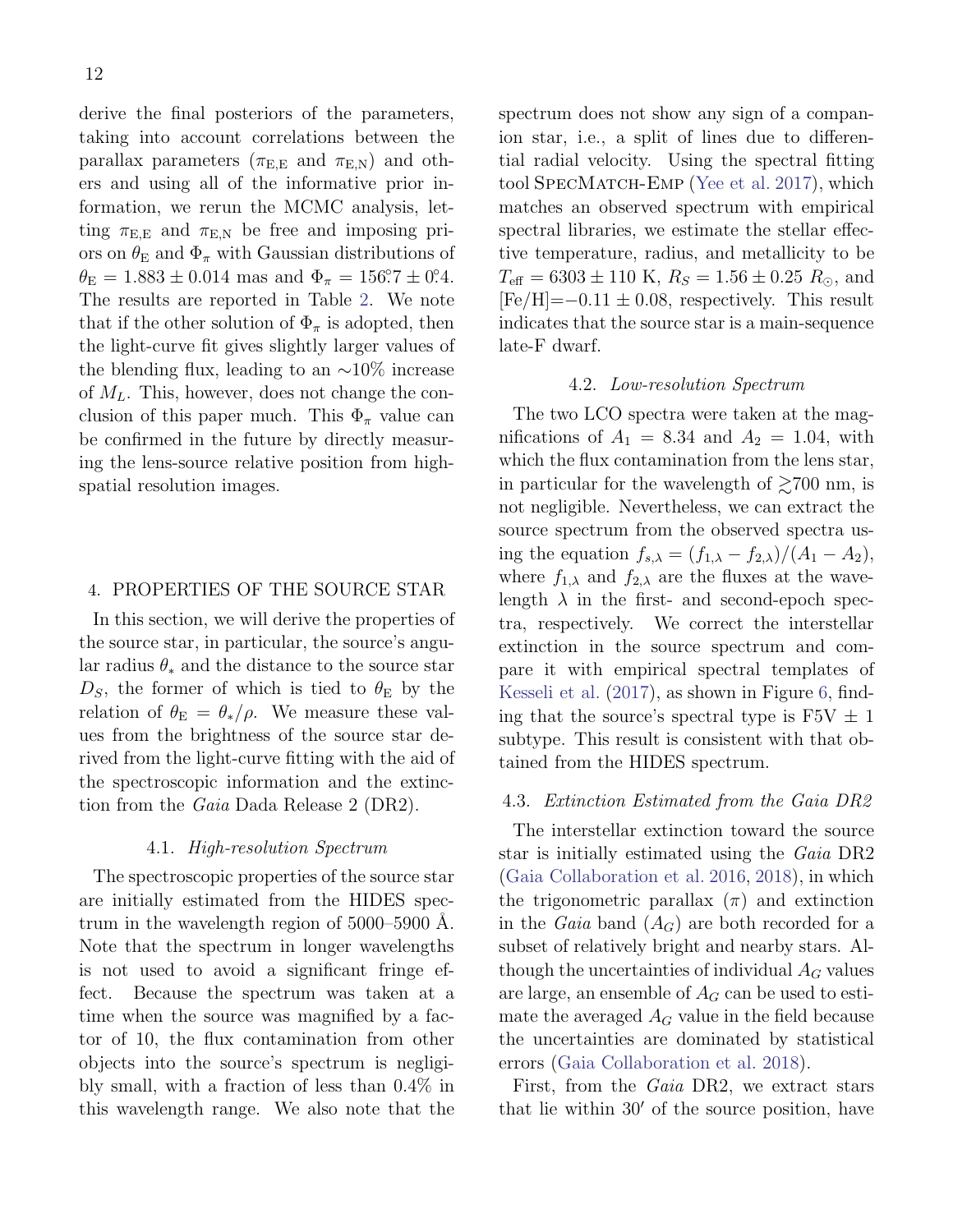

<span id="page-14-1"></span>Figure 4. (Left) The  $\Delta\chi^2$  map for  $\pi_{\rm E,E}$  and  $\pi_{\rm E,E}$ , where  $\Delta\chi^2$  is the  $\chi^2$  difference between each grid point and  $(\pi_{E,E}, \pi_{E,N}) = (0, 0)$ , calculated using all data sets. The two  $\Phi_{\pi}$  solutions derived from the VLTI observation by [Dong et al.](#page-27-4) [\(2019](#page-27-4)) are indicated by cyan lines. The magenta solid and dotted circles correspond to the contours of  $\pi_{\rm E} = 0.39$   $^{+0.04}_{-0.03}$ , which are expected from the lens flux (see text for details). (Right) Same as the left panel but calculated only using the  $\chi^2$  of the ASAS-SN data set. The white solid lines are the contour for  $\Delta \chi^2 = 9$ . We estimate the 3 $\sigma$  upper limit of  $\pi_E$  to be 1.1 from the intersection between the white and cyan lines.

records of both  $\pi$  and  $A_G$ , and have  $\pi > 0.5$  mas with a fractional uncertainty of less than 20%. Next, all of the data are divided by distance into bins with a width of 50 pc. The mean and  $1\sigma$ error (standard deviation divided by the square root of the number of data points) for each bin are calculated, where the median  $1\sigma$  error is ∼0.10. The binned data are then fitted with a fourth-order polynomial function of the distance, which gives

<span id="page-14-2"></span>
$$
A_G = -7.4918 \times 10^{-2} + 3.6988 \times 10^{-3} D
$$
  
-5.1142 \times 10^{-6} D<sup>2</sup> + 3.0569 \times 10^{-9} D<sup>3</sup>  
-6.4472 \times 10^{-13} D<sup>4</sup>, (6)

where  $D$  is the distance from the Earth. We plot the individual and binned  $A_G$  data along with the derived function in Figure [7.](#page-16-1) We also calculate the ratio of  $A_G$  to  $A_V$ , which is the extinction in the  $V$  band, to be 1.13, assuming <span id="page-14-0"></span>the extinction law of [Cardelli et al.](#page-27-18) [\(1989](#page-27-18)) with  $R_V \equiv A_V / E(B - V) = 3.1.$ 

# 4.4. Distance and Angular Radius

Although the trigonometric parallax of an object at the same coordinates as Kojima-1 was measured by *Gaia* to be  $1.45 \pm 0.03$  mas, this value does not represent the true trigonometric parallax of the source star but is biased by the foreground lens star. Based on the multiband measurements of  $F_s$  and  $F_b$ , we estimate that the flux ratio of the lens to the source stars in the *Gaia* band is  $\sim 5\%$ , assuming that  $F_b$ comes entirely from the lens star (see Section [5.2.1\)](#page-17-1). On the other hand, the Gaia DR2 data were acquired during the period between 3.3 and 1.4 yr before the peak of the event, which translates to lens-source separations of ∼83 and ∼35 mas, respectively. Because the image resolution of *Gaia* is 250 mas  $\times$  85 mas, this lens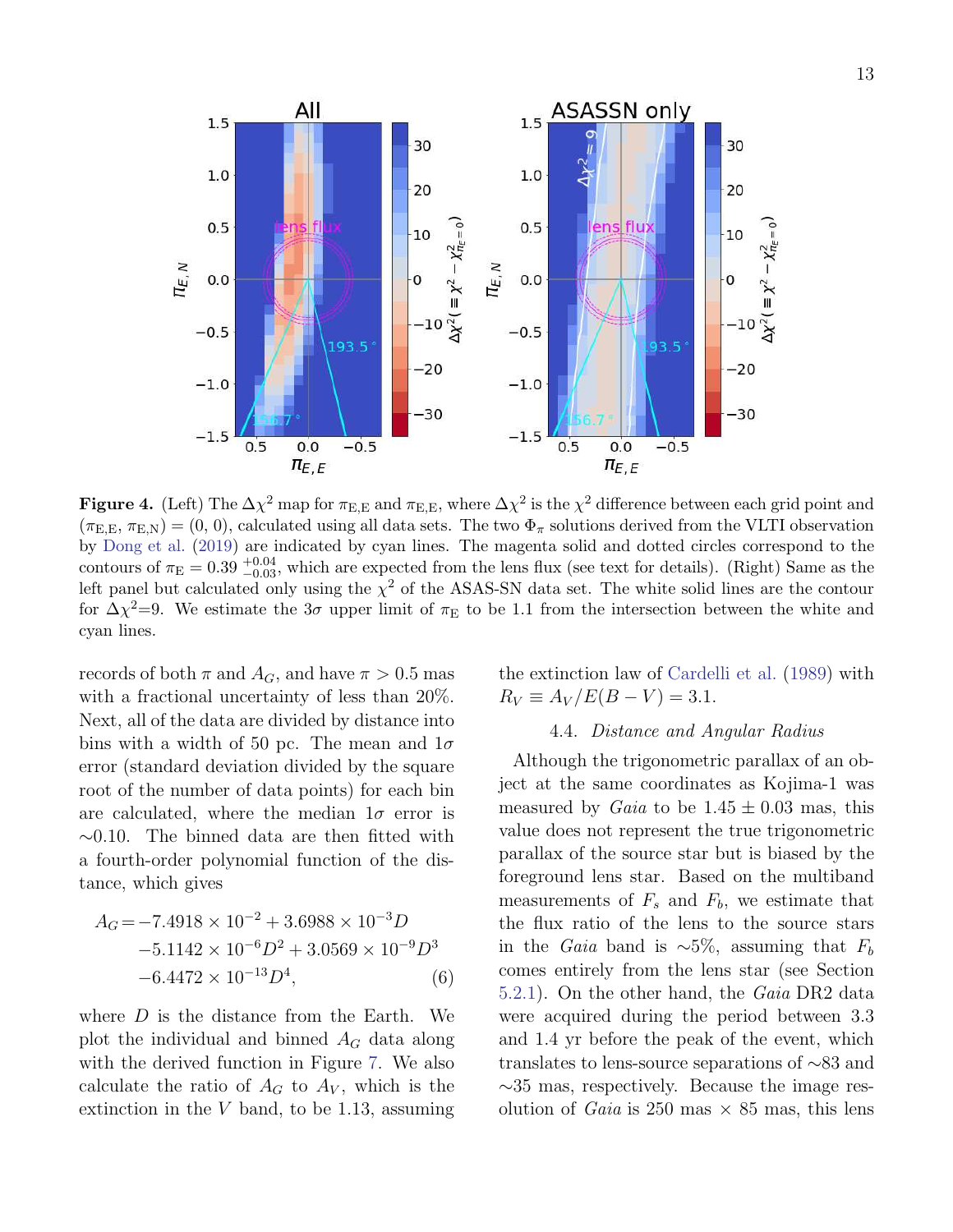| Parameter <sup>a</sup>           | Unit         | Nucita et al. (2018) | Static                           | Parallax                         | Parallax                           | Parallax                              |
|----------------------------------|--------------|----------------------|----------------------------------|----------------------------------|------------------------------------|---------------------------------------|
|                                  |              |                      |                                  |                                  | $w / \theta_{\rm E}$ Prior         | $w/\theta_{\rm E}, \Phi_{\pi}$ Priors |
| $t_0$                            | HJD          | $0.75 \pm 0.01$      | $0.7353 \pm 0.0076$              | $0.7395 \pm 0.0073$              | $0.7396 \pm 0.0073$                | $0.7403 \pm 0.0074$                   |
|                                  | $-2,458,058$ |                      |                                  |                                  |                                    |                                       |
| $t_{\rm E}$                      | days         | $26.4 \pm 0.9$       | $27.44 \pm 0.07$                 | $27.19 \pm 0.15$                 | $27.18 \pm 0.14$                   | $27.25 \pm 0.09$                      |
| $u_0$                            | $10^{-2}$    | $9.3 \pm 0.1$ b      | $+0.031$<br>8.858<br>$-0.034$    | $8.925 \pm 0.043$                | $8.927 \pm 0.042$                  | 8.935<br>$\pm 0.038$                  |
| q                                | $10^{-4}$    | $1.1 \pm 0.1$        | $+0.068$<br>1.058<br>$-0.074$    | $^{+0.066}_{-0.073}$<br>1.075    | $+0.078$<br>$-0.084$<br>1.031      | $+0.078$<br>$-0.084$<br>1.027         |
| $s \pmod{a}$                     |              | $0.935 \pm 0.004$    | $+0.0045$<br>0.9207<br>$-0.0040$ | $+0.0040$<br>0.9204<br>$-0.0038$ | 0.9263<br>$\pm 0.0018$             | $0.9264 \pm 0.0018$                   |
| $s \pmod{b}$                     |              | $0.975 \pm 0.004$    | $+0.0041$<br>0.9944<br>$-0.0046$ | $+0.0042$<br>0.9941<br>$-0.0045$ | $0.9874 \pm 0.0018$                | $0.9873 \pm 0.0018$                   |
| $\alpha$                         | rad          | $4.767 \pm 0.007$ b  | $4.7594 \pm 0.0030$              | 4.7610<br>$\pm 0.0030$           | $4.7604 \pm 0.0028$                | $4.7604 \pm 0.0028$                   |
| $\rho$                           | $10^{-3}$    | $6.0 \pm 0.8$        | $3.2^{+0.9}_{-1.3}$              | $3.2^{+0.9}_{-1.2}$<br>$-1.3$    | $4.568 \pm 0.070$                  | $4.567 \pm 0.071$                     |
| $\pi_{\rm E,E}$                  |              |                      |                                  | $^{+0.072}_{-0.064}$<br>0.071    | $0.0693 + 0.070$ <sub>-0.063</sub> | $0.143 + 0.061$ <sub>-0.053</sub>     |
| $\pi_{\rm E,N}$                  |              |                      |                                  | $0.17 \pm 0.45$                  | $0.19 \pm 0.45$                    | $-0.33$ $^{+0.12}_{-0.14}$            |
| $\chi^2_{\rm min}$ / dof         |              |                      | 2578<br>2557.4 /                 | 2543.0 / 2576                    | 2546.5 / 2577                      | 2550.7 / 2578                         |
| $\pi_{\rm E}$                    |              |                      |                                  | $0.34$ $^{+0.34}_{-0.20}$ c      | $0.35$ $^{+0.34}_{-0.20}$ c        | $0.36^{+0.16}_{-0.13}$                |
| $\theta_*$                       | $\mu$ as     |                      | $8.59 \pm 0.06$                  | $8.65 \pm 0.06$                  | $8.63 \pm 0.06$                    | $8.63 \pm 0.06$                       |
| $\theta_{\rm E}$<br>$NT - 1 - 1$ | mas          | $1.45 \pm 0.25$      | $2.63$ $+1.77$<br>$-0.58$        | $2.68^{+1.87}_{-0.59}$           | $1.890 \pm 0.032$                  | $1.890 \pm 0.032$                     |

<span id="page-15-0"></span>Table 2. Best-fit Parameter Values of Binary-lens Microlensing Models.

Notes.

<sup>a</sup>The values for the two models (model a and b) are basically identical except for s, for which both values are presented. Only the values for model b are presented for the other parameters.

<sup>b</sup> For ease of comparison, we multiply the u<sub>0</sub> and increment α reported in the literature by  $-1$  and  $\pi$ , respectively. The geometry is identical to this transformation.

 $c$  Because  $\pi_{E,E}$  and  $\pi_{E,N}$  take both positive and negative values, the median value of  $\pi_E$  does not coincide with  $\sqrt{(\pi_E)^2 + (\pi_E)^2}$  where  $(\pi_E)$  and  $(\pi_E)$  are the median values of  $\pi_E$  and  $\pi_E$  is respectively  $(\pi_{E,E})^2 + (\pi_{E,N})^2$ , where  $(\pi_{E,E})$  and  $(\pi_{E,N})$  are the median values of  $\pi_{E,E}$  and  $\pi_{E,N}$ , respectively.

flux fully contaminated to the *Gaia* images, substantially changing its position relative to the source star. Therefore, it is not possible to estimate the effect of the lens-flux contamination on the measured parallax without knowing the respective times of the time series of Gaia astrometric data.

We instead estimate the distance  $(D<sub>S</sub>)$  and angular radius  $(\theta_*)$  of the source star using the spectral energy distribution (SED) as follows. First, we calibrate the source fluxes,  $F_s$ , in the  $g, r, i$ , and  $z_s$  bands of MuSCAT and MuSCAT2 to the SDSS  $g'$ ,  $r'$ ,  $i'$ , and  $z'$  magnitudes, respectively. We also convert the  $F_s$  in the V band of ASAS-SN to the Johnson V magnitude and calibrate the  $F_s$  in the  $K_s$  band of OAOWFC to the 2MASS  $K_s$  magnitude (Table [3\)](#page-17-2). The calibrated magnitudes are then converted into flux densities to create the SED. Next, we fit the SED with the synthetic spectra of BT-Settl

[\(Allard et al. 2012\)](#page-27-19) using the following parameters: the stellar effective temperature  $T_{\text{eff}}$ , radius  $R<sub>S</sub>$ , metallicity [M/H],  $A<sub>V</sub>$  to the source star  $A_{V,S}$ , and  $D_S$ . For a given set of  $R_S$ and  $[M/H]$ , log surface gravity  $(\log q)$  is calculated using an empirical relation of [Torres et al.](#page-28-18) [\(2010\)](#page-28-18), and from a set of  $T_{\text{eff}}$ , [M/H], and  $\log g$ , a synthetic spectrum is created by linearly interpolating the grid models. The synthetic spectrum is then scaled by  $(R_S/D_S)^2$  and reddened using a given  $A_{VS}$  value and  $R_V = 3.1$ to fit the observed SED. We perform MCMC to calculate the posterior probability distribution of each parameter using the emcee code [\(Foreman-Mackey et al. 2013\)](#page-27-20). In the MCMC sampling, Gaussian priors are applied to the parameters  $T_{\text{eff}}$ ,  $R_S$ , [M/H], and  $A_{V,S}$  by adding penalties to the  $\chi^2$  value as

$$
\chi^2 = \sum_{\lambda} \frac{(f_{\text{obs},\lambda} - f_{\text{model},\lambda})^2}{\sigma_{f_{\text{obs},\lambda}}^2}
$$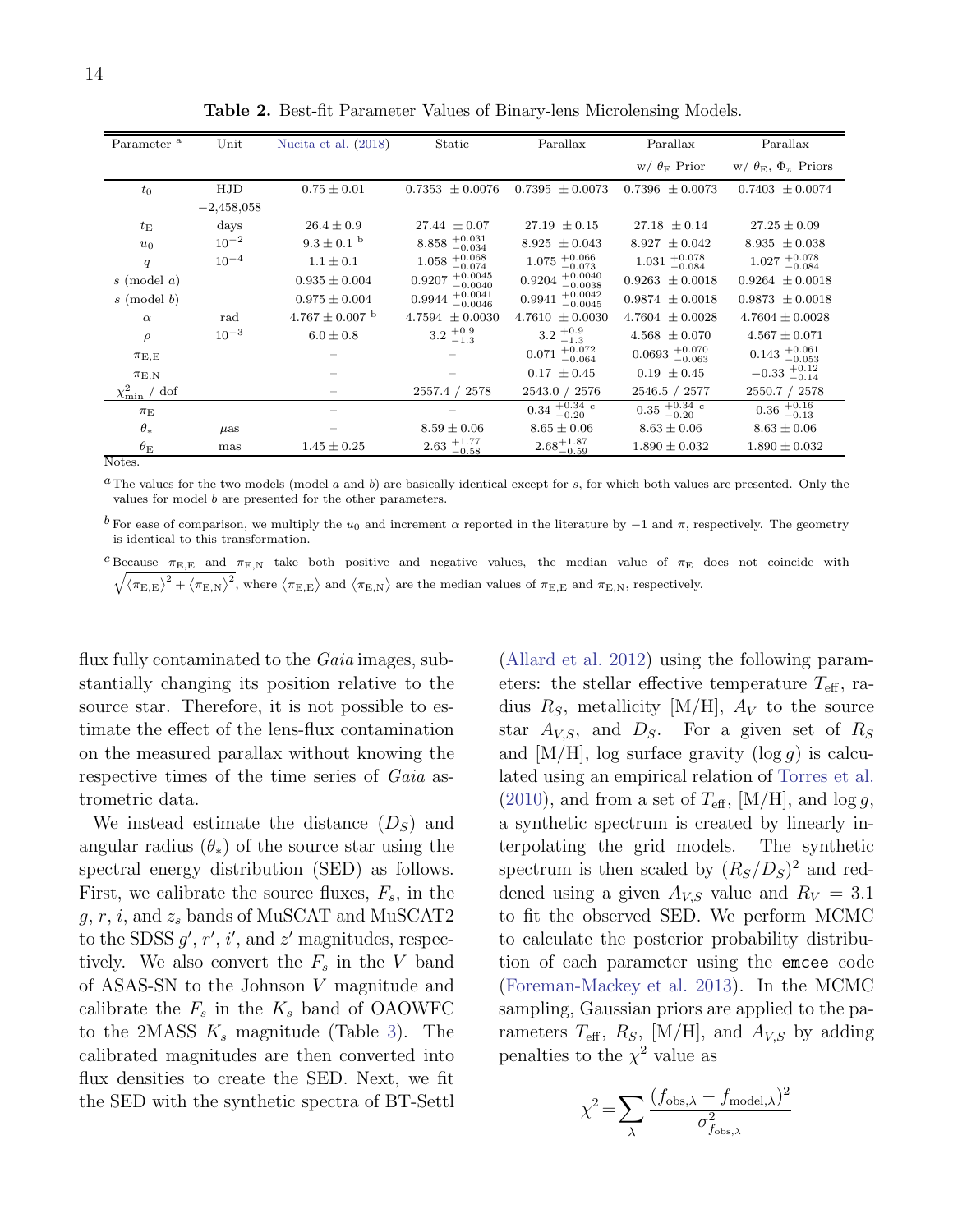

Figure 5. Caustic (red) and source trajectory (gray) of the two degenerated microlensing models  $a$  (top) and  $b$  (bottom). The time ticks are given by small gray circles. The blue circle represents the source size and position at time  $t = t_0$ .

$$
+\sum_{i}\frac{(X_i - X_{i,\text{prior}})^2}{\sigma_{X_{i,\text{prior}}}^2},\tag{7}
$$

where  $f_{obs,\lambda}$ ,  $\sigma_{f_{obs,\lambda}}$ , and  $f_{model,\lambda}$  are the observed flux density, its  $1\sigma$  uncertainty, and the model flux density, respectively, for a band  $\lambda$ , and  $X_i$ denotes one of the parameters among  $T_{\text{eff}}$ ,  $R_S$ ,  $[M/H]$ , and  $A_V$ . For the priors of  $T_{\text{eff}}$ ,  $R_S$ , and [M/H], the values derived from the HIDES spectrum are used, where  $[M/H]$  and  $[Fe/H]$  are assumed to be identical. As for  $A_{V,S}$ , the prior value is evaluated using Equation [\(6\)](#page-14-2) for a given  $D<sub>S</sub>$ , and 0.10 is taken as the  $1\sigma$  uncertainty.

The derived median value and  $1\sigma$  uncertainties of the parameters are reported in Table [3,](#page-17-2) and the posterior distributions are plotted in Figure [8.](#page-19-0) We derive the distance and angular radius of the source star to be  $D<sub>S</sub> = 800 \pm 130$  pc



<span id="page-16-0"></span>Figure 6. Low-resolution spectrum of the source star extracted and extinction-corrected from the LCO spectra (green), along with empirical spectral templates of F4V, F5V, and F6V stars from [Kesseli et al.](#page-27-15) [\(2017](#page-27-15)) (black, top to bottom).



<span id="page-16-1"></span>Figure 7. Extinction in the *Gaia* (left-hand axis;  $A_G$ ) or visible (right-hand axis;  $A_V$ ) band as a function of distance for stars within 30′ in radius from the source position extracted from the Gaia DR2. Blue dots are the data for individual stars, and black squares are the binned values with a bin size of 50 pc, where the error bars represent the standard deviation divided by the square root of the number of data points. The red curve indicates the best-fit, fourth-order polynomial function.

and  $\theta_* = 8.63 \pm 0.06$  µas, respectively, which are well consistent with the previous estima-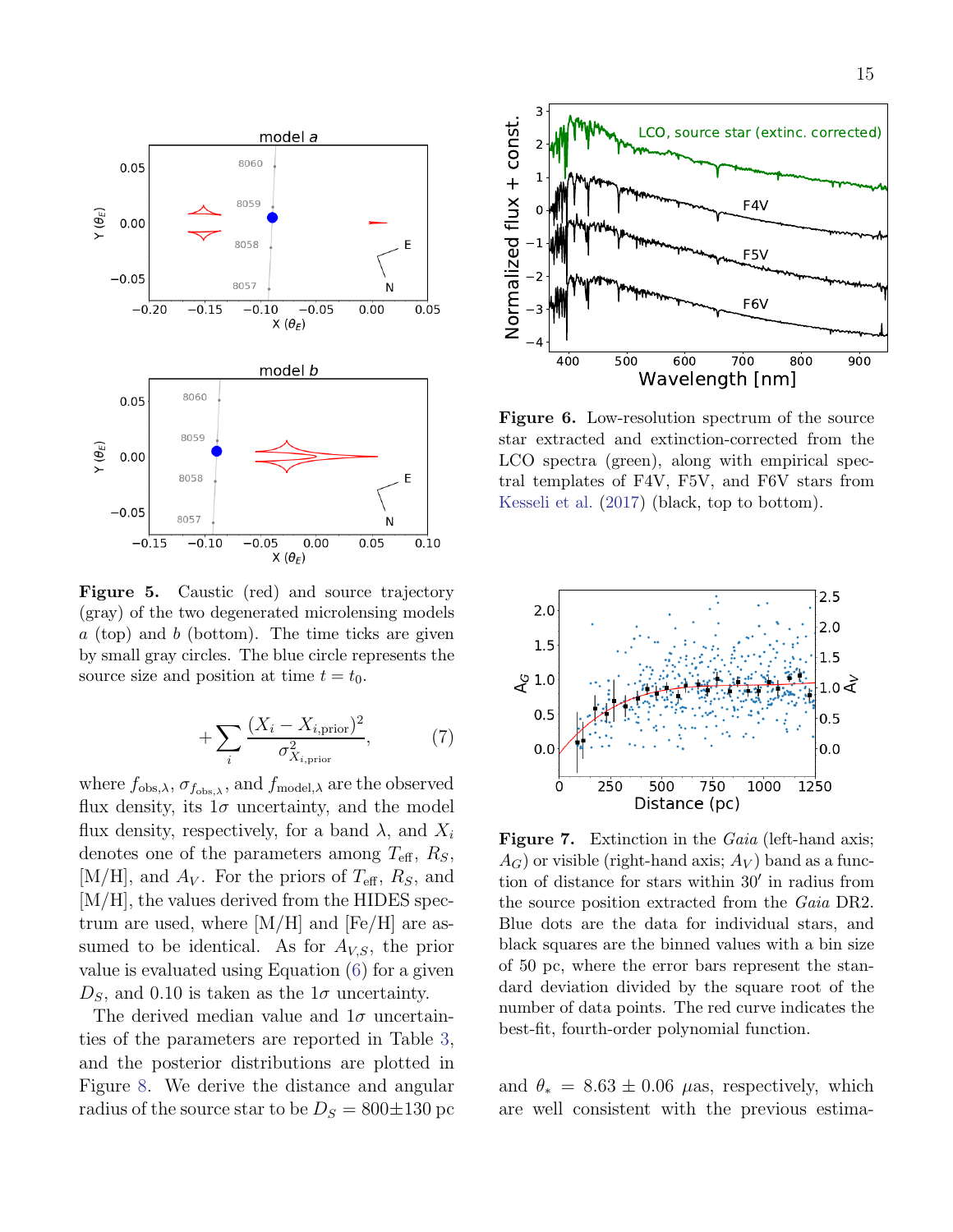<span id="page-17-2"></span>Table 3. Properties of the Source Star.

| Parameter                               | Unit           | Value              |
|-----------------------------------------|----------------|--------------------|
| g'                                      | mag            | $14.559 \pm 0.010$ |
| V                                       | mag            | $14.151 \pm 0.005$ |
| r'                                      | mag            | $13.847 \pm 0.008$ |
| i'                                      | mag            | $13.556 \pm 0.010$ |
| z'                                      | mag            | $13.376 \pm 0.009$ |
| $K_{\rm s}$                             | mag            | $11.990 \pm 0.012$ |
| Effective temperature, $T_{\text{eff}}$ | K              | $6407 + 81$        |
| Radius, $R_S$                           | $R_{\odot}$    | $1.49 \pm 0.25$    |
| Metallicity, $[M/H]$                    | $\frac{d}{dx}$ | $-0.02 \pm 0.10$   |
| Extinction, $A_{V,S}$                   |                | $1.11 \pm 0.05$    |
| Angular radius, $\theta_*$              | $\mu$ as       | $8.63 \pm 0.06$    |
| Distance, $DS$                          | $10^2$ pc      | $8.0 \pm 1.3$      |

tions of  $D<sub>S</sub> = 700-800$  pc [\(Nucita et al. 2018\)](#page-28-4) and  $\theta_* = 9 \pm 0.9 \ \mu$ as [\(Dong et al. 2019](#page-27-4)).

# <span id="page-17-0"></span>5. PHYSICAL PARAMETERS OF THE LENS SYSTEM

## <span id="page-17-3"></span>5.1. Constraint from the Microlensing Model

If  $\theta_{\rm E}$ ,  $\pi_{\rm E}$ , and  $D_S$  are all measured, one can solve for the total mass,  $M_L$ , and distance,  $D_L$ , of the lens system using the following formulae:

$$
M_L = \frac{\theta_{\rm E}}{\kappa \pi_{\rm E}},\tag{8}
$$

$$
D_L = \frac{AU}{\pi_{\rm E}\theta_{\rm E} + \pi_S},\tag{9}
$$

where  $\pi_S \equiv AU/D_S$ . The masses of the host star and planet of the lens system are then calculated as  $M_{L1} = 1/(1 + q)M_L$  and  $M_{L2} =$  $q/(1+q)M_L$ , respectively, and the projected separation between the two lens components is derived by  $a_{\text{proj}} = s\theta_{\text{E}}D_{L}$ . The median and  $1\sigma$  uncertainties of these parameters derived from the light-curve analysis using the  $\theta_{\rm E}$  and  $\Phi_{\pi}$  priors (Section [3.5.4\)](#page-12-1) are reported in Table [4,](#page-18-1) and the 68\% and 95\% confidence intervals of  $M_{L1}$  and  $D<sub>L</sub>$  are shown by blue dotted lines in Figure [9.](#page-20-0)

However, as discussed in Section [3.5.1,](#page-10-2) the detection of  $\pi_{\rm E}$  is marginal, and the signal is as weak as the level of systematics. Therefore, it is conservative not to rely on the  $\pi_{\rm E}$  measurement to derive the lens parameters. In this case, we cannot uniquely solve for  $M_{L1}$  and  $D_L$  but can only draw a relation between them, as shown by the gray shaded region in Figure [9.](#page-20-0)

# <span id="page-17-1"></span>5.2. From the Lens Brightness 5.2.1. Probabilities of Flux Contamination

From the light-curve fitting, we clearly detect the blending flux in the photometric aperture,  $F_b$ , in the optical and near-infrared bands from g through  $K_s$ . The  $F_b$  values in the  $g, r, i, z_s, V$ , and  $K_s$  bands are converted to the SDSS  $g'$ ,  $r'$ ,  $i', z',$  Johnson V, and 2MASS  $K_s$  magnitudes, respectively, as listed in Table [5.](#page-21-1)

Generally, there are four possible sources that could contribute to the blending flux: the lens host, unrelated ambient stars, a companion to the source star, and a companion to the lens star. In the case of this event, however, the contribution from the ambient stars is negligible because the Keck AO image shows no stars with  $K_s < 21$  mag in the sky area of  $8'' \times 8''$  other than the target.

Following the method developed by [Koshimoto et al.](#page-28-19) [\(2017\)](#page-28-19) and Koshimoto, N. et al. (2019 in preparation), we calculate the probabilities of all possible combinations of the other three sources that explain the observed blending flux, the Keck contrast curve (Figure [2\)](#page-9-1), and the fact that the light curve shows no significant signal of a companion. In the calculation, we use the observed source and blending fluxes in the  $V$ ,  $I$ , and  $K_s$  bands, where the fluxes in the  $I$  band are converted from those of  $i'$ - and z ′ -band magnitudes. We do not include stellar remnants. Using the posterior distribution from the MCMC calculation with the  $\theta_{\rm E}$  prior and the upper limit on  $\pi_{\rm E}$  (<1.1), we calculate the probability distributions of the fraction of the lens flux to the total blending flux,  $f_L \equiv F_L/F_b$ , where  $F_L$  is the flux from the lens star. We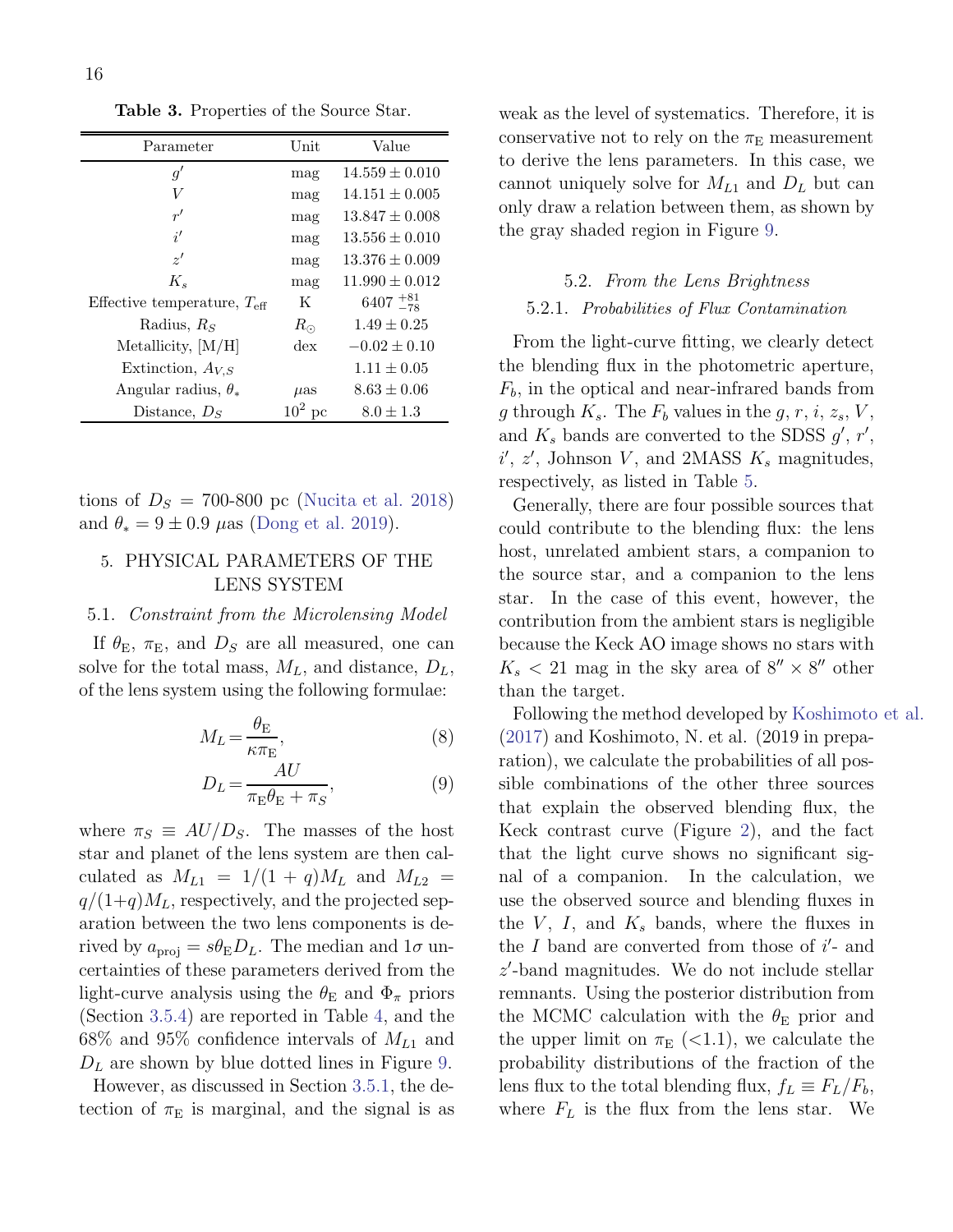| Parameter                                         | Unit           | Nucita et al. $(2018)$ | $\pi_{\rm E}$ and $\theta_{\rm E}$ and $D_S$ | Lens Flux                                    | Lens Flux and $\theta_{\rm E}$ and $D_S$     |
|---------------------------------------------------|----------------|------------------------|----------------------------------------------|----------------------------------------------|----------------------------------------------|
| Distance, $D_L$                                   | pc             | $\sim 380$             | $511 +101 \ +80$                             | $507 + 74$                                   | $505 \pm 47$                                 |
| Stellar mass, $M_{L1}$                            | $M_{\odot}$    | $0.25 \pm 0.18$        | $0.64^{+0.38}_{-0.19}$                       | $0.590_{-0.051}^{+0.042}$                    | $0.586 \pm 0.033$                            |
| Stellar radius, $R_{L1}$                          | $R_{\odot}$    |                        |                                              | $0.599 + 0.056$                              |                                              |
| Extinction, $A_{V,L}$                             |                |                        |                                              | $0.95 \pm 0.11$                              |                                              |
| Metallicity, $[Fe/H]$                             | $\frac{d}{dx}$ |                        |                                              | $-0.05 \pm 0.20$                             |                                              |
| Absolute $K_s$ magnitude, $M_{K_s}$               | mag            |                        |                                              | $5.05_{\,-0.28}^{\,+0.33}$                   |                                              |
| Planetary mass, $M_{L2}$                          | $M_{\oplus}$   | $9.2 \pm 6.6$          | $21.8_{\phantom{0}-6.5}^{\phantom{0}+12.9}$  | $20.0 \pm 2.3$                               | $20.0 \pm 2.0$                               |
| Projected separation, $a_{\text{proj}}$ (model a) | au             | $\sim 0.5$             | $0.89_{\phantom{0}-0.14}^{\phantom{0}+0.18}$ | $0.89 \pm 0.13$                              | $0.88 \pm 0.08$                              |
| Projected separation, $a_{\text{proj}}$ (model b) | au             | $\sim 0.5$             | $0.95_{\phantom{0}-0.15}^{\phantom{0}+0.19}$ | $0.95 \pm 0.14$                              | $0.94 \pm 0.09$                              |
| Semi-major axis, $a_{\rm circ}$ <sup>a</sup>      | au             | $\qquad \qquad$        | $1.12^{+0.66}_{-0.25}$                       | $1.10_{\phantom{0}-0.22}^{\phantom{0}+0.63}$ | $1.08_{\phantom{0}-0.18}^{\phantom{0}+0.62}$ |

<span id="page-18-1"></span>Table 4. Physical Parameters of the Lens System

Note.

<sup>a</sup>Calculated by merging the posteriors of models  $a$  and  $b$ .

find that the probability of  $f_L > 0.90$  is 91.8%, which indicates that most of the blending flux most likely comes from the lens star. In the rest of the paper, we simply assume that the blending flux comes solely from the lens star. We note that the mass and distance of the lens star derived from the blending flux under the above assumption are well consistent with the constraint from  $\theta_{\rm E}$  and  $D_S$  (Section [5.1\)](#page-17-3), supporting this assumption. There is still a small probability (8.2%) that more than 10% of the blending flux comes from a companion to the lens or source stars, which can be tested by direct imaging or spectroscopy of the lens star in the future.

### <span id="page-18-0"></span>5.2.2. Estimation of the Mass and Distance

With the assumption that the blending flux comes solely from the lens star, we can estimate the mass and distance of the lens star using the multiband blending flux. From an initial investigation, we find that the observed magnitudes and colors of the lens star are consistent with a main-sequence low-mass star. In estimation of the mass of low-mass stars, it is generally more reliable to use an empirical way rather than theoretical models (e.g., [Boyajian et al. 2012](#page-27-21)). Therefore, to estimate a more accurate mass of the lens star, we adopt a mass-luminosity relation of [Mann et al.](#page-28-20) [\(2019\)](#page-28-20), which is a fully empirical and precise (2–3% error on mass) massabsolute- $K_s$  relation for stars with a mass between 0.075  $M_{\odot}$  and 0.7  $M_{\odot}$ , derived based on the apparent  $K_s$  magnitudes, trigonometric parallaxes, and dynamically determined masses of visual binaries. However, [Mann et al.](#page-28-20) [\(2019\)](#page-28-20) provided the relation only in the  $K_s$  band, with which alone the mass and distance of the lens star are degenerate for a given apparent  $K_s$ band magnitude.

We therefore first solve for the distance and absolute  $K_s$  magnitude,  $M_{K_s}$ , from the apparent  $g'$ -,  $r'$ -,  $V$ -,  $i'$ -,  $z'$ -, and  $K_s$ -band magnitudes of the host star using empirical radius-metallicity-luminosity relations from [Mann et al.](#page-28-21) [\(2015\)](#page-28-21). They provided the relations based on spectroscopically measured effective temperatures, bolometric fluxes, metallicities, and trigonometric parallaxes of nearby  $M-K$ dwarfs in the form of

<span id="page-18-2"></span>
$$
R_* = \sum_{i}^{n} a_i M_{\lambda}^i \times (1 + f[\text{Fe/H}]), \qquad (10)
$$

where  $R_*$  is the stellar radius,  $M_{\lambda}$  is the absolute magnitude in the  $\lambda$  band, and  $a_i$  and f are coefficients. Because only the coefficients for the  $K_s$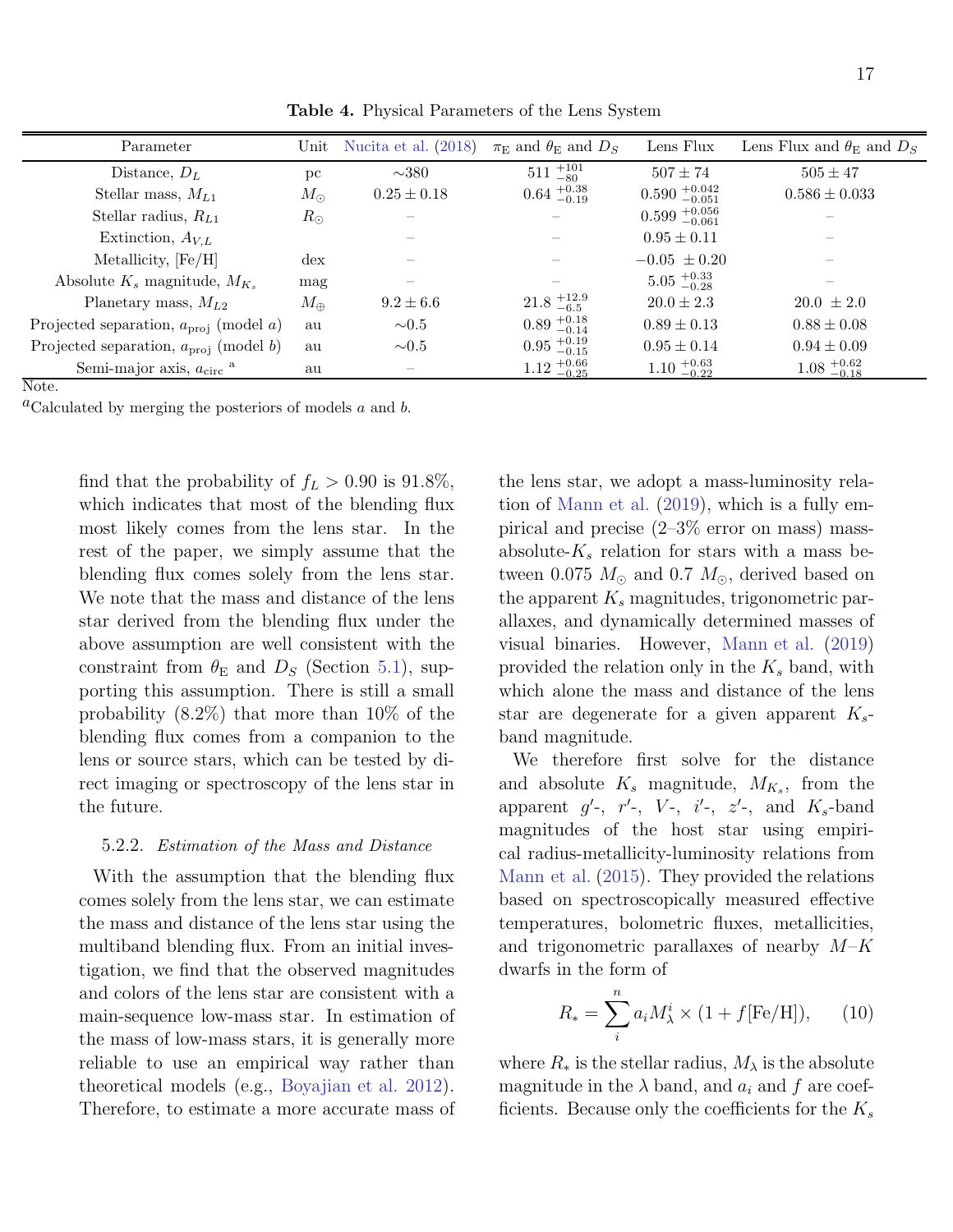

<span id="page-19-0"></span>Figure 8. Corner plot for the parameters of the source star. The black and gray areas indicate the 68% and 95% confidence regions, respectively. Note that the bimodal feature in  $[M/H]$  centered at  $[M/H]=0$  is an artifact due to the discreteness of the theoretical models we adopt.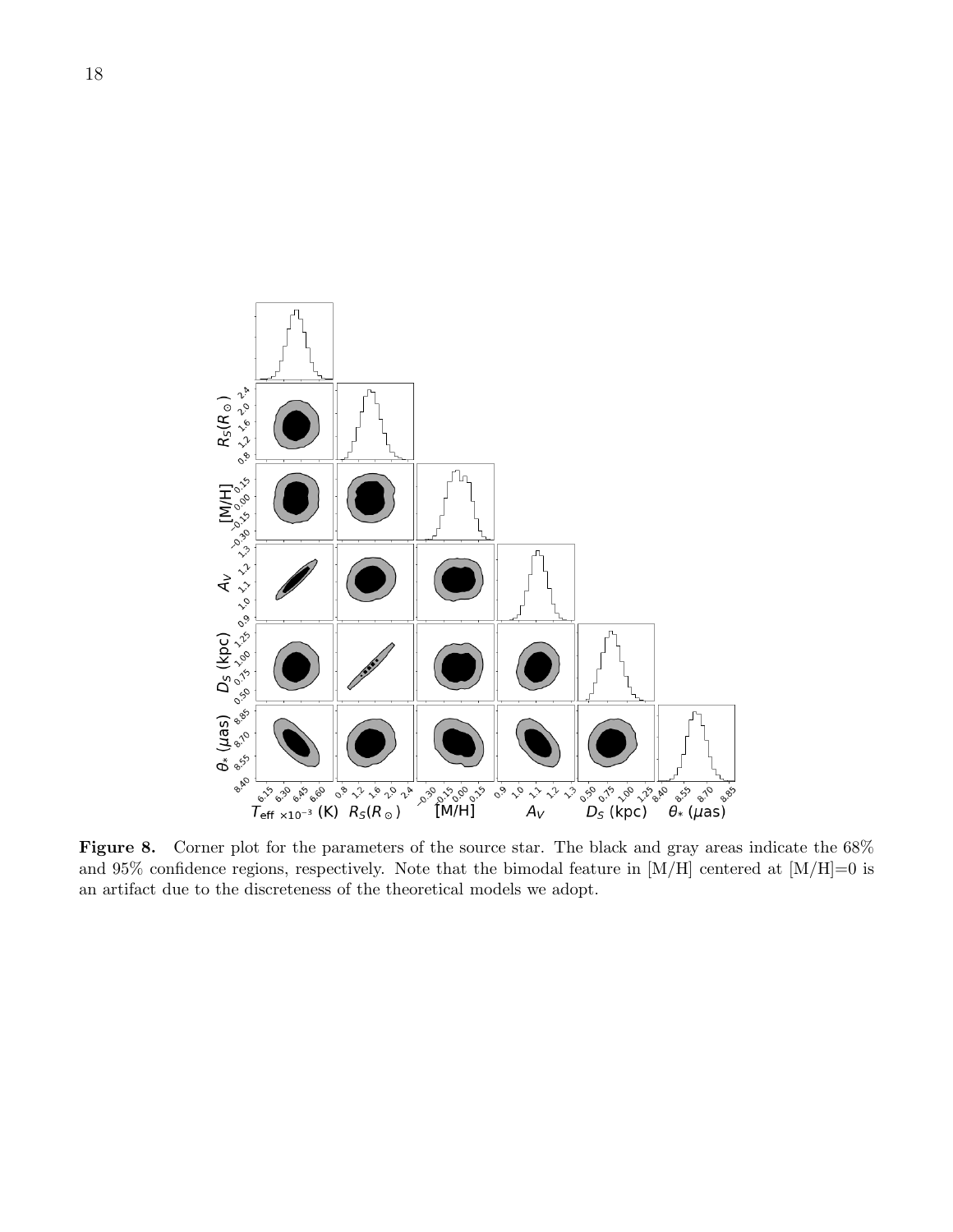

<span id="page-20-0"></span>Figure 9. Posterior distributions of the mass and distance of the lens star. Blue dotted contours, gray shaded regions, red solid contours, and green shaded regions indicate the constraints calculated from  $\pi_{\rm E}$ and  $\theta_{\rm E}$  and  $D_S$ ;  $\theta_{\rm E}$  and  $D_S$ ; lens flux; and the combination of lens flux and  $\theta_{\rm E}$  and  $D_S$ , respectively. In each case, dark (inner) and light (outer) colored lines or shaded regions represent 68% and 95% confidence regions, respectively. The cyan dashed line indicates a lower limit given by the  $3\sigma$  upper limit of  $\pi_{\rm E}$  and  $3\sigma$ lower limit of  $D<sub>S</sub>$ .

band are provided in their paper, while they also collected apparent magnitudes in other bands, including the  $g'$ ,  $r'$ ,  $V$ ,  $i'$ , and  $z'$  bands, we derive the coefficients for these additional bands from the data sets of [Mann et al.](#page-28-21) [\(2015\)](#page-28-21) in the same way as they did for the  $K_s$  band (see the Appendix). We fit the observed magnitudes of the host star with a prediction calculated by

$$
m_{\lambda,\text{calc}} = M_{\lambda} + 5\log_{10}(D_L/10\text{pc}) + A_{\lambda,L}(11)
$$

where  $\lambda$  is a given band,  $D<sub>L</sub>$  is the distance to the lens in pc, and  $A_{\lambda,L} \equiv A_{V,L} \times A_{\lambda}/A_V$  is the extinction to the lens in the  $\lambda$  band. Note that  $M_{\lambda}$  is tied with the radius,  $R_{L1}$ , and metallicity, [Fe/H], of the lens star via Equation [\(10\)](#page-18-2). Here we adopt  $A_{\lambda}/A_{V} = (1.223, 1.011, 0.880,$ 0.676, 0.485, 0.117) for  $\lambda = (g', r', V, i', z', K_s)$ , calculated assuming  $R_V = 3.1$ .

We perform MCMC to derive the posterior distributions of  $D_L$ ,  $R_{L1}$ , [Fe/H], and  $A_{V,L}$  using the emcee code [\(Foreman-Mackey et al. 2013](#page-27-20)).

In this calculation, we evaluate the following  $\chi^2$ value:

$$
\chi^2 = \sum_{\lambda = \{g', r', V, i', z', K_s\}} \frac{(m_{\lambda, \text{obs}} - m_{\lambda, \text{calc}})^2}{\sigma_{m_{\lambda, \text{obs}}}^2} + \frac{([\text{Fe/H}] - [\text{Fe/H}]_{\text{prior}})^2}{\sigma_{[\text{Fe/H}]_{\text{prior}}}^2} + \frac{(A_{V,L} - A_{V,L,\text{prior}})^2}{\sigma_{A_{V,L,\text{prior}}}^2},
$$
(12)

where  $m_{\lambda,obs}$  and  $\sigma_{m_{\lambda,obs}}$  are the observed magnitude and its  $1\sigma$  uncertainty in the  $\lambda$  band, respectively;  $\left[\mathrm{Fe}/\mathrm{H}\right]_\mathrm{prior}$  is a prior for  $\left[\mathrm{Fe}/\mathrm{H}\right];$ and  $A_{V,L,\text{prior}}$  is a prior for  $A_{V,L}$ . Because our data alone do not put any meaningful constraint on [Fe/H], we impose a gaussian prior with  $[Fe/H] = -0.05 \pm 0.20$ , which is from the metallicity distribution of a nearby M dwarf sample [\(Gaidos & Mann 2014](#page-27-22)). We also take advantage of the extinction measurements of *Gaia* by applying Equation [\(6\)](#page-14-2) to  $A_{V,L,\text{prior}}$  and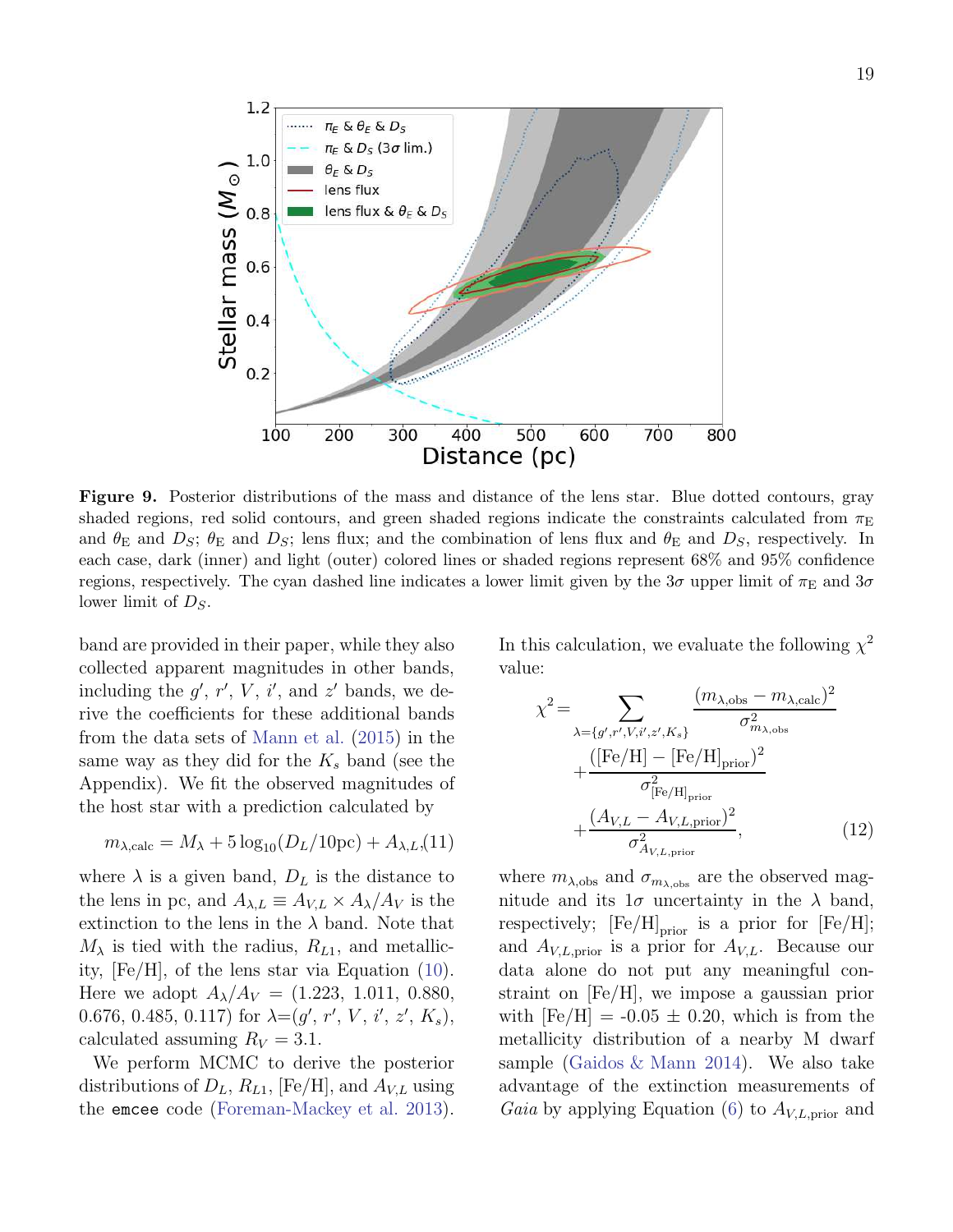<span id="page-21-1"></span>Table 5. Calibrated Magnitudes of the Blending Flux.

| Band             | Magnitude          |
|------------------|--------------------|
| $q^{\prime}$     | $19.088 \pm 0.337$ |
| V                | $17.760 \pm 0.110$ |
| r'               | $17.305 \pm 0.122$ |
| i'               | $16.382 \pm 0.068$ |
| $\gamma'$        | $15.872 \pm 0.051$ |
| $K_{\mathsf{e}}$ | $13.728 \pm 0.027$ |

0.10 to  $\sigma_{A_{V,L,\text{prior}}}$  in the same way as for  $A_{V,S}$ . The derived posterior distributions of  $R_{L1}$  and [Fe/H] are used to calculate the probability distribution of  $M_{K_s}$  via Equation [\(10\)](#page-18-2), which then gives the probability distribution of  $M_{L1}$  via the mass-luminosity relation of [Mann et al.](#page-28-20) [\(2019\)](#page-28-20) (Equation (2) of their paper where  $n=5$  is applied).

The derived median value and  $1\sigma$  uncertainties of the parameters are presented in Table [4,](#page-18-1) and the posterior distributions of the parameters are plotted in Figure [10.](#page-22-0) The posterior distribution between  $D_L$  and  $M_{L1}$  is also plot-ted in red in Figure [9.](#page-20-0) The derived  $D<sub>L</sub>$  and  $M<sub>L1</sub>$ are well consistent with the constraints from the microlensing model (blue dotted contours and gray shaded region in Figure [9\)](#page-20-0), while  $M_{L1}$  is much better constrained by the lens flux.

## 5.3. Combined Solution

We derive the final values of  $M_{L1}$  and  $D_L$ by combining the two posterior distributions, one is from the microlens model (Section [5.1\)](#page-17-3) and the other from the lens brightness (Section [5.2.2\)](#page-18-0). For the microlens model, we use the posterior distribution of the  $M_{L1}$ - $D_L$  relation derived from  $\theta_{\rm E}$  and  $D_S$  instead of the posterior distribution of the  $M_{L1}$  and  $D_L$  solution from  $\pi_{\rm E}, \theta_{\rm E}$ , and  $D_S$ , because the latter one relies on the posterior distribution of  $\pi_{\rm E}$ , which could be affected by systematics (Section [3.5\)](#page-10-3). Note that

the posterior distribution from the lens flux and that from the microlens model can, in principle, be correlated because the blending flux that the former solution relies on was also derived using the microlens model. However, this effect is so small that these two distributions can be considered to be independent.

The combined posterior distribution is shown in green in Figure [9.](#page-20-0) As a result, we find that  $D_L = 505 \pm 47$  pc and  $M_{L1} = 0.586 \pm 0.033$   $M_{\odot}$ ; thus, the host star is a late-K/early-M boundary dwarf. The planetary mass is  $M_{L2} \equiv qM_{L1}$  $20.0 \pm 2.0$   $M_{\oplus}$ , which is similar to the mass of Neptune (17.2 $M_{\oplus}$ ). The sky-projected separation between the planet and the host star is  $a_{\text{proj}} \equiv s\theta_{\text{E}}D_L = 0.88 \pm 0.08$  AU (model a) and  $0.94 \pm 0.09$  AU (model b), which is converted to the semi-major axis of  $a_{\text{circ}} = 1.08_{-0.18}^{+0.62}$  AU, where a circular orbit and random orientation are assumed and the solutions of two models (model a and b) are merged.

# 6. DISCUSSIONS

# <span id="page-21-0"></span>6.1. Comparison of the Planetary Location with the Snow Line

Figure [11](#page-24-0) (a) shows the location of Kojima-1Lb in the plane between the mass and semimajor axis, along with the known exoplanets hosted by stars with masses similar to that of Kojima-1L  $(0.4-0.8 M_{\odot})$ . Kojima-1Lb is placed at the region where only a little has yet been surveyed by any methods due to the limitation of their sensitivity. Several planets have been discovered in the same region with the radial velocity technique (e.g., [Mordasini et al. 2011;](#page-28-22) [Astudillo-Defru et al. 2017\)](#page-27-23), which, however, provides only a lower limit on their masses. On the other hand, the absolute mass of Kojima-1Lb is measured with an uncertainty of only 10%.

The orbit of Kojima-1Lb was likely comparable to the snow line at its younger age, when the planet probably formed from a protoplan-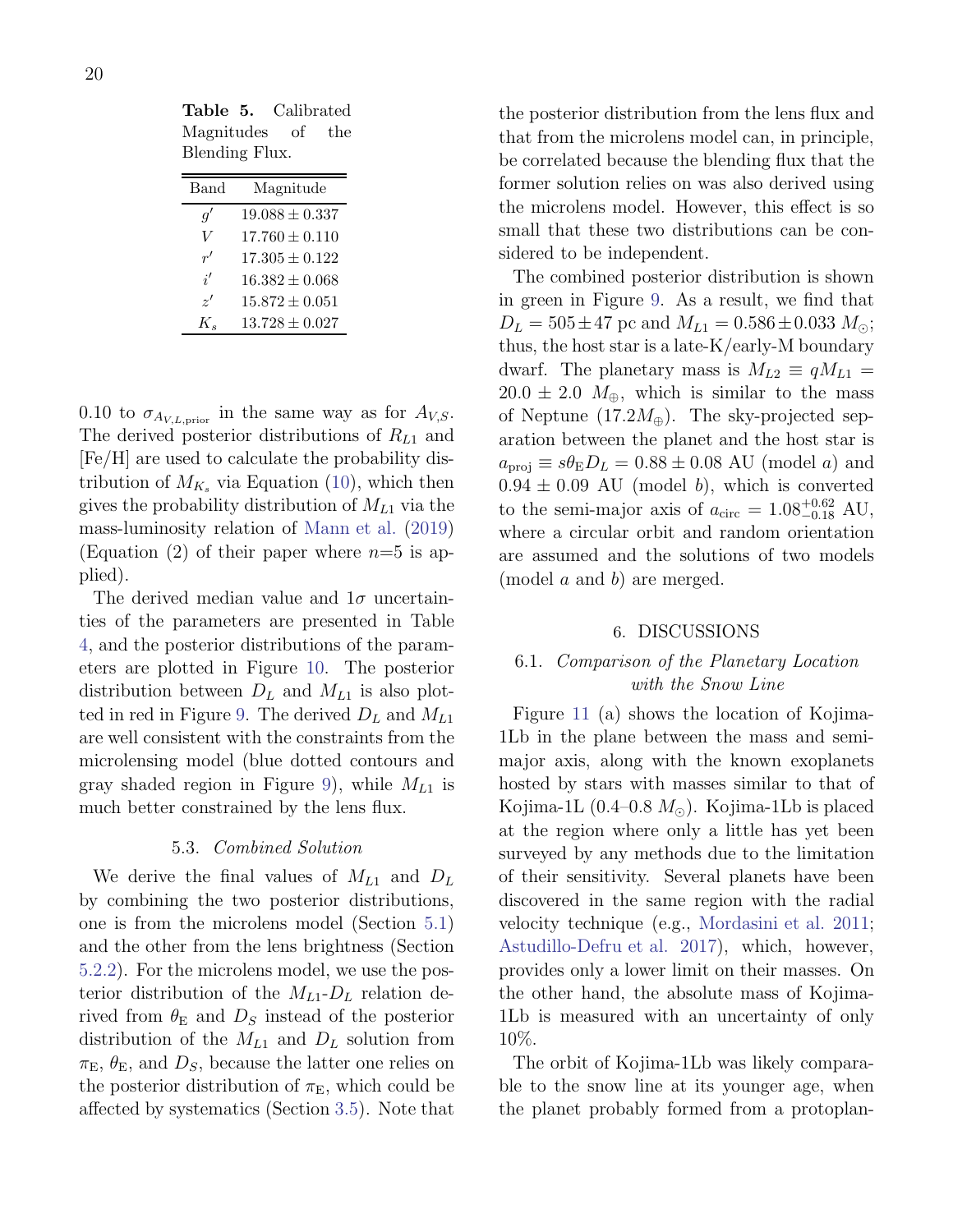

<span id="page-22-0"></span>Figure 10. Corner plot for the parameters of the lens star derived from the lens brightness. The black and gray areas indicate the 68% and 95% confidence regions, respectively.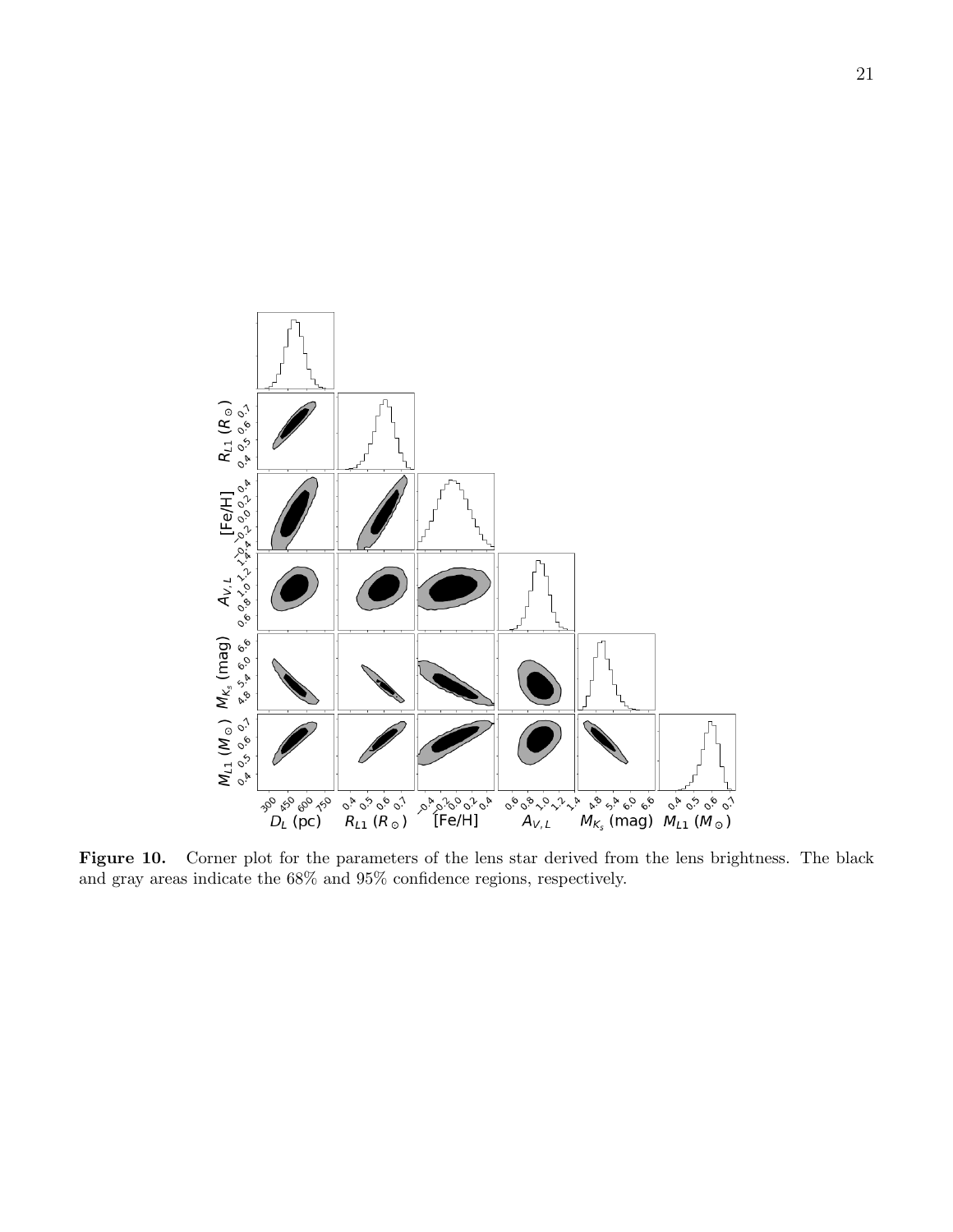etary disk. We estimate that the snow-line location in the protoplanetary disk of Kojima-1L is ∼1.6 au by using the conventional formula of  $a_{\text{snow}} = 2.7 \times M_*/M_{\odot}$  au (e.g., [Bennett et al.](#page-27-1) [2008](#page-27-1); [Sumi et al. 2010;](#page-28-16) [Muraki et al. 2011](#page-28-23)), where  $M_*$  is the stellar mass. This masslinear relation can be derived by assuming that the stellar luminosity is proportional to  $M_*^2$ and the protoplanetary disk is optically thin [\(Bennett et al. 2008\)](#page-27-1). Under this simple assumption, the present location of Kojima-1Lb is comparable to or slightly inner than the snowline location of its youth, as shown in Figure [11](#page-24-0) (b).

More realistically, the snow-line distance is a function of age due to the evolution of the protoplanetary disk and stellar luminosity (e.g., [Kennedy et al. 2006;](#page-27-24) [Kennedy & Kenyon](#page-27-25) [2008](#page-27-25)). In Figure [12,](#page-24-1) we compare the orbit of Kojima-1Lb with a theoretical prediction of the time evolution of the snow-line location at the midplane of a young disk around a 0.6  $M_{\odot}$ star by [Kennedy & Kenyon](#page-27-25) [\(2008](#page-27-25)) (extracted from Figure 1 of their paper). The model assumes stellar irradiation and viscous accretion as the sources of disk heating. According to this model, the snow-line distance monotonically decreases with time, crossing the current planet location at an age of  $2.2^{+1.7}_{-1.6}$  Myr. This timescale is comparable to or shorter than the typical disk lifetime of low-mass stars of a few tens of Myr (e.g., [Luhman & Mamajek 2012;](#page-28-24) [Ribas et al. 2015](#page-28-25)), indicating that the current location of Kojima-1Lb could have experienced a period when it was outside the snow line while disk gas remained.

According to the core accretion theories, it is difficult to form a planet as massive as Kojima-1Lb (20 $\pm$ 2  $M_{\oplus}$ ) inside the snow line because of the lack of materials (e.g., [Ida & Lin 2005;](#page-27-26) [Kennedy et al. 2006](#page-27-24)), unless the surface density of solid materials in the disk's inner region is substantially high (e.g., [Hansen & Murray](#page-27-27)

[2012](#page-27-27); [Ogihara et al. 2015\)](#page-28-26). On the other hand, in-situ formation of Kojima-1Lb would be possible during the period when the snow line was inside the orbit of Kojima-1Lb and the disk gas still remained. Solid materials are thought to be abundant around the snow line (e.g., [Kokubo & Ida 2002;](#page-27-28) Drążkowska & Alibert [2017](#page-27-29)), which would allow the protoplanet of Kojima-1Lb to reach a mass of several  $M_{\oplus}$ and start to accrete the surrounding gas. Several population-synthesis studies including type I migration also predict efficient formation of Neptune-mass planets near the snow line (e.g., [Ida & Lin 2005;](#page-27-26) [Mordasini et al. 2009\)](#page-28-27), while the recent result of microlensing surveys has required some modifications of these predictions, at least for the region outside a few times the snow line [\(Suzuki et al. 2018\)](#page-28-28). Although it is not possible to identify the exact formation process of this specific planet, given the precise mass determination of Kojima-1Lb, this planet could be an important example toward understanding the planetary formation processes around the snow line.

# <span id="page-23-0"></span>6.2. Detection Efficiency to the Planetary Signal

It is interesting to consider the detection efficiency of the planetary signal in Kojima-1, as the sensitivity to the planet in this event could be different from typical microlensing events toward the Galactic bulge.

Assuming that the actual planet signal is absent, we calculate the detection efficiency by following the method of [Rhie et al.](#page-28-29) [\(2000\)](#page-28-29). In this calculation, we use not only the data sets that are used for the light-curve fitting but also all of the other data sets listed in Table [1,](#page-8-0) except for the SL data set that was identified to have systematics. On the other hand, we eliminate all data points after 2018 January 1 (HJD- $2,450,000 = 8120$ , because we would have terminated our photometric follow-up campaign by the end of 2017 if the planetary signal was not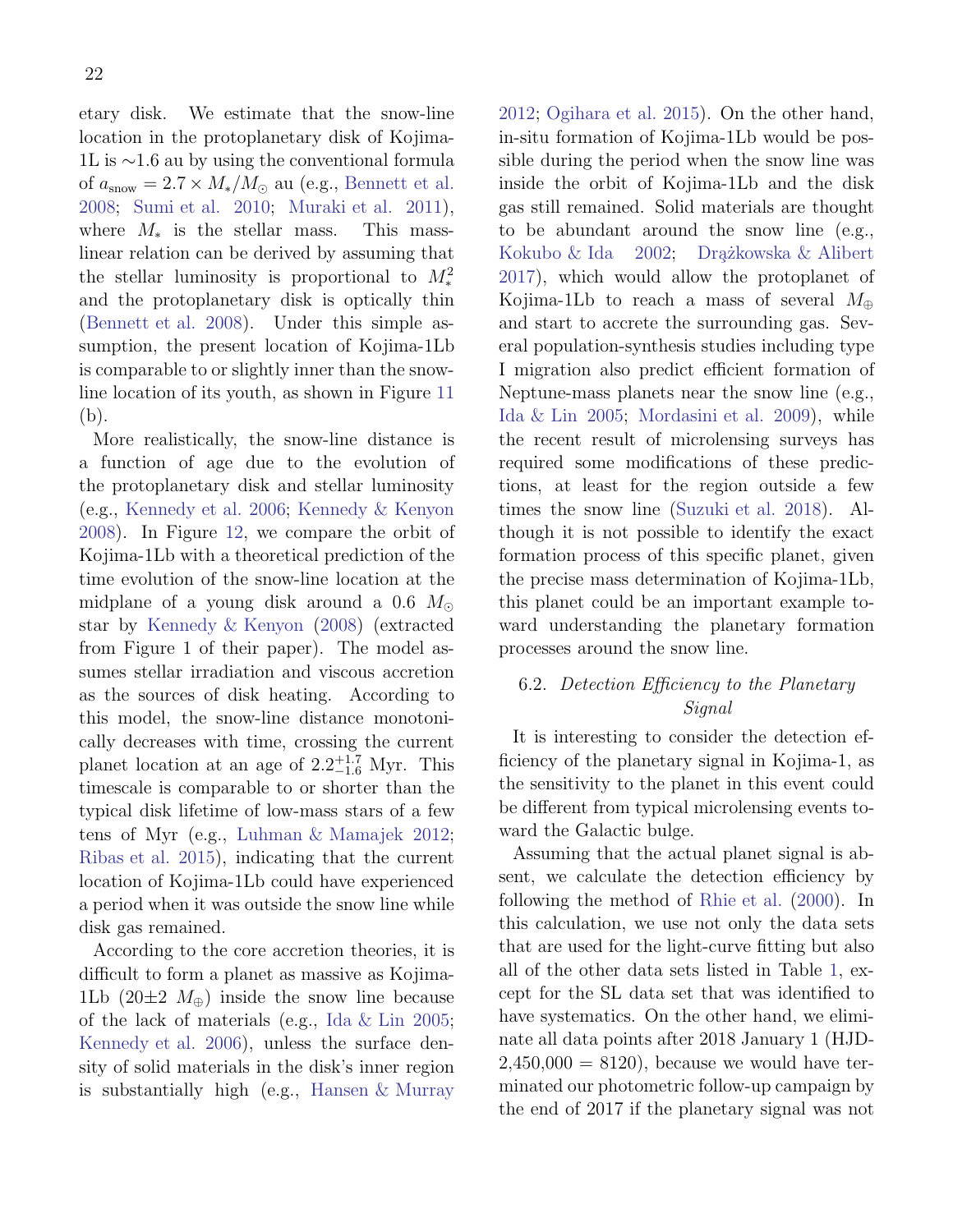

<span id="page-24-0"></span>Figure 11. (a) Distribution of known exoplanets in the planetary mass and semimajor axis planes for the host stars having a mass of 0.4–0.8  $M_{\odot}$ . Data are collected mainly from http://exoplanet.eu. Black squares, blue circles, and red circles indicate the planets observed by radial velocity, transit, and microlensing, respectively. The filled and open circles of microlensing show the planets with and without direct mass constraint, respectively. Two degenerated solutions are connected by a dotted line, if applicable. Kojima-1Lb is depicted as a green circle. The contours show the planet detection efficiencies for Kojima-1 of 90%, 70%, 40%, and 10% (top to bottom). (b) Same as (a), but the x-axis is converted to the semimajor axis normalized by the snow-line location estimated by  $a_{\text{snow}} = 2.7 \times M_*/M_{\odot}$  au.



<span id="page-24-1"></span>Figure 12. Snow-line distance as a function of time. The solid line indicates a theoretical model for a disk of a  $0.6M_{\odot}$  star considering stellar irradiation and viscous accretion, extracted from Figure 1 of [Kennedy & Kenyon](#page-27-25) [\(2008](#page-27-25)). The dashed line is a time-independent snow-line location for Kojima-1L calculated by  $a_{\text{snow}} = 2.7 \times M_*/M_{\odot}$  au. The median value and  $1\sigma$  confidence region of the semimajor axis of Kojima-1Lb are shown as a gray dotted line and light gray shaded area, respectively.

detected. As the threshold of signal detection, we adopt  $\Delta \chi^2 = 100$  following [Suzuki et al.](#page-28-1) [\(2016\)](#page-28-1), where  $\Delta \chi^2$  is the  $\chi^2$  difference between planetary and nonplanetary (single-lens) models. At first, the detection efficiency  $\epsilon$  is computed as a function of  $(\log s, \log q)$ . Next, we transform it to the physical parameter space,  $(\log a_{\rm proj}, \log M_{L2})$  [\(Dominik 2006\)](#page-27-30), where we use the well-constrained probability distribution function of  $\theta_E$  and  $M_{L1}$  instead of the Bayesian approach using a Galactic model. The detection efficiency  $\epsilon(\log a_{\text{proj}}, \log M_{L2})$  is further converted to  $\epsilon(\log a_{3D}, \log M_{L2})$  with the assumption that the planet has a circular orbit and random orientation.

The calculated detection efficiency is plotted by contours in Figure [11](#page-24-0) (a). We also calculate the detection efficiency as a function of  $\log (a_{3D}/a_{\text{snow}})$  and  $\log M_{L2}$ , where  $a_{\text{snow}} =$  $2.7 \times (M_*/M_{\odot})$ au, as shown in Figure [11](#page-24-0) (b). The planet sensitivity of Kojima-1 has its peak around 1–1.4 au, or 0.7–1.0 times the snow-line distance. This region is a few times interior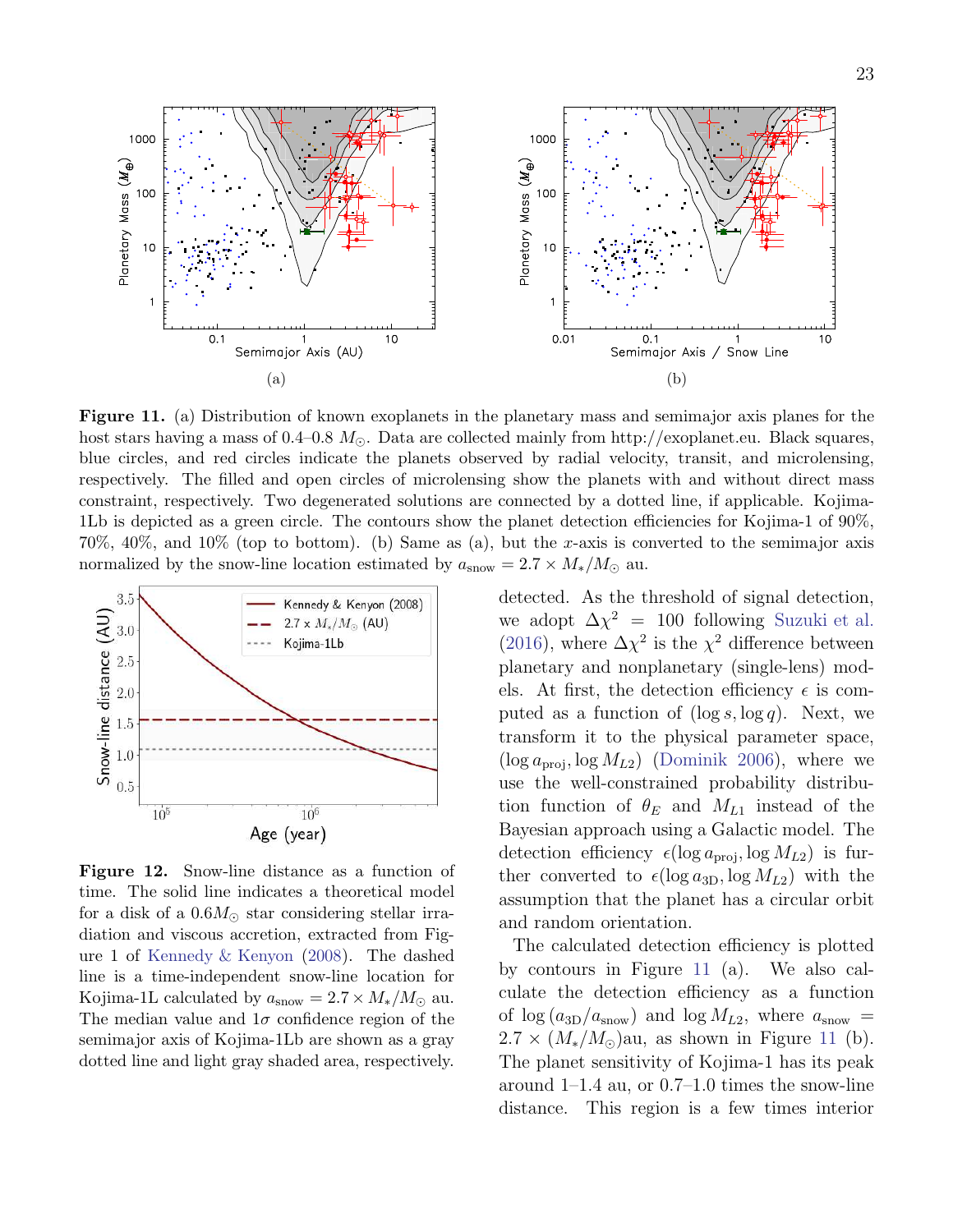to the region where the majority of microlensing planets have been discovered, reflected by the fact that the distance to the source star of Kojima-1 is  $\sim$  10 times closer to us than those of the other microlensing events.

On the other hand, the detection efficiency of Kojima-1Lb is calculated to be only ∼35%. Here we remind the reader that the Kojima-1 event was not discovered by a systematic microlensing survey but was unexpectedly discovered during a nova search conducted by an amateur astronomer. Only one such event was previously known (the so-called Tago event; [Fukui et al. 2007](#page-27-31); [Gaudi et al. 2008](#page-27-32)), but in that case, no planetary signal was detected. Therefore, although it is too early to argue statistically, the discovery of this low detection efficiency planet may imply that Neptunes are common rather than rare in this orbital region. This result is consistent with the recent findings with the transit and radial velocity techniques that Neptunes are at least as common as [\(Kawahara & Masuda 2019\)](#page-27-33) or more common than [\(Herman et al. 2019;](#page-27-34) [Tuomi et al. 2019\)](#page-28-30) Jupiters at large orbits comparable to the snow line.

# 6.3. Capabilities of Future Follow-up Observations

Unlike many of the other microlensing planetary systems, Kojima-1L offers valuable opportunities to follow up in various ways thanks to its closeness to the Earth. First, the geocentric source-lens relative proper motion is estimated to be  $\mu_{\text{geo}} = 25.34 \pm 0.44 \text{ mas yr}^{-1}$ , enabling us to spatially separate the source and lens stars in ∼2 yr from the event using groundbased AO instruments (e.g., Keck/NIRC2) or space-based telescopes (e.g., Hubble Space Telescope). By resolving the two stars, one can confirm the relative proper motion (including its direction) and the brightness of the host star in an independent way (e.g., [Batista et al. 2015;](#page-27-35) [Bennett et al. 2015;](#page-27-36) [Bhattacharya et al. 2018](#page-27-37)).

Second, the host star is as bright as  $K_s =$ 13.7, which is the brightest among all known microlensing planetary systems followed by OGLE-2018-BLG-0740L [\(Han et al. 2019](#page-27-38)), allowing spectroscopic characterizations of the host star. Low- or mid-resolution spectroscopy in the near-infrared is feasible with  $a > 4$  m class telescope, ideally with an AO instrument to reduce the contamination flux from the background source star. Such an observation will provide fundamental spectroscopic information on the host star, such as temperature, metallicity, and kinematics in the Galaxy. Furthermore, it is possible to search for additional inner and/or more massive planets with the radial velocity technique using an 8 m class telescope equipped with an AO-guided, nearinfrared, high-dispersion spectrograph, such as Subaru/IRD. Knowing planetary multiplicity is of particular importance in understanding the formation and dynamical evolution of this planetary system. Finally, Kojima-1Lb would induce a radial velocity on the host star with an amplitude of  $\sim$ 2.2 sin i ms<sup>-1</sup> and a period of  $\sim$ 1.5 yr assuming a circular orbit, where *i* is orbital inclination. This signal will be measurable in the era of extremely large telescopes (ELTs), offering a valuable opportunity to confirm the mass and refine the orbit of this snow-line Neptune.

#### 7. SUMMARY

<span id="page-25-0"></span>We conducted follow-up observations of the nearby planetary microlensing event Kojima-1 by means of seeing-limited photometry, spectroscopy, and high-resolution imaging. We found no additional planetary feature in our photometric data other than the one that was identified by [Nucita et al.](#page-28-8) [\(2017\)](#page-28-8). From the light-curve modeling and spectroscopic analysis, we have refined the distance and angular diameter of the source star to be  $800 \pm 130$  pc and  $8.63 \pm 0.06 \mu$ as, respectively. We have also refined the microlensing model using the prior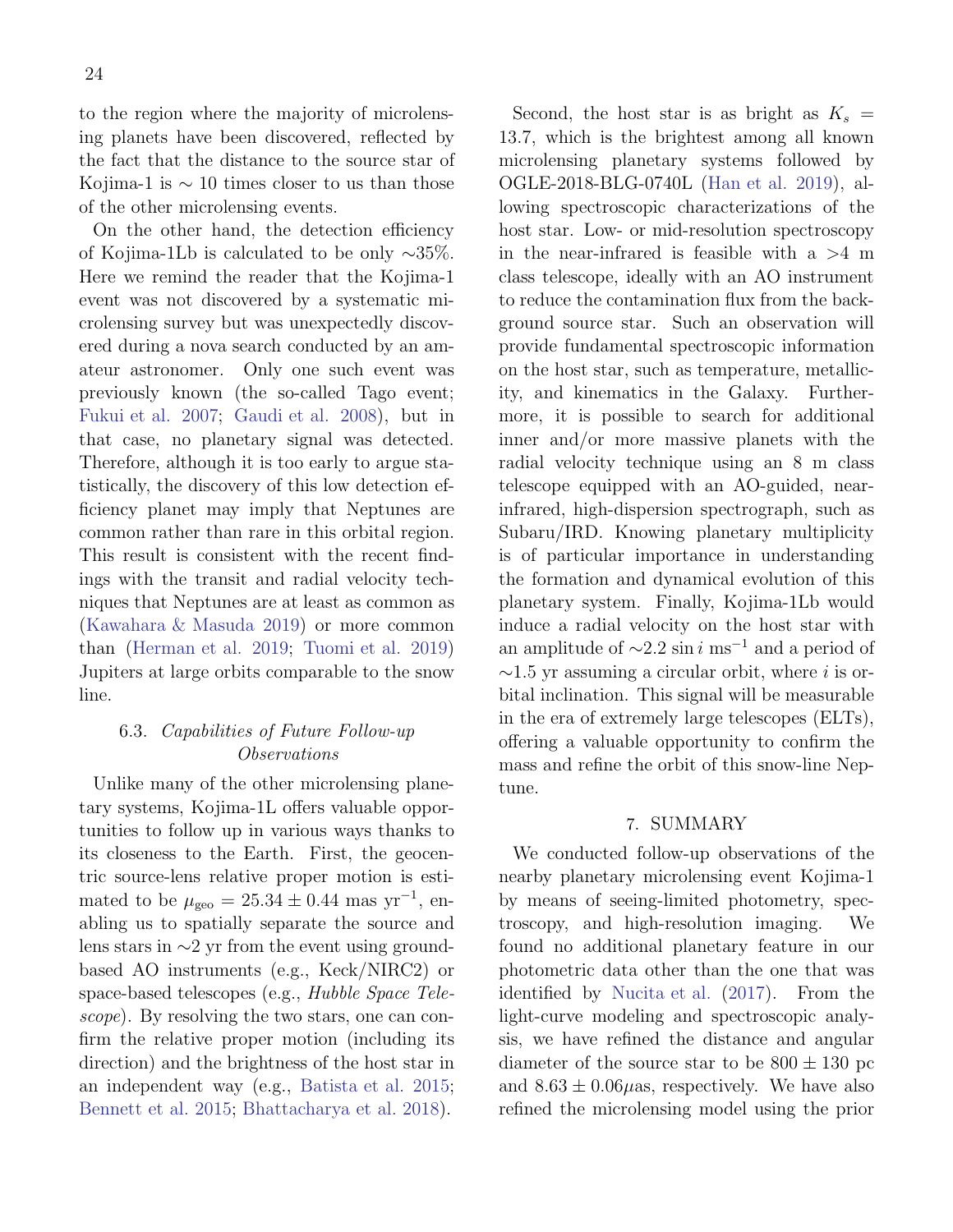information of  $\theta_{\rm E}$  and  $\Phi_{\pi}$  from the VLTI observation by [Dong et al.](#page-27-4) [\(2019\)](#page-27-4). We confirm the presence of apparent blending flux and absence of significant parallax signal reported in the literature. We find no contaminating sources in the Keck AO image and that the detected blending flux most likely comes from the lens star. Combining all of this information, we have directly derived the physical parameters of the lens system without relying on any Galactic models, finding that the host star is a dwarf on the M/K boundary  $(0.59 \pm 0.03 M_{\odot})$  located at  $500 \pm 50$  pc and the companion is a Neptunemass planet  $(20 \pm 2 \, M_{\oplus})$  with a semimajor axis of  $\sim$  1.1 au.

The orbit of Kojima-1Lb is a few times closer to the host star than the other microlensing planets around the same type of star and is likely comparable to the snow-line distance at its youth. We have estimated that the detection efficiency of this planet in this event is  $~\sim 35\%$ , which may imply that Neptunes are common around the snow line.

The host star is the brightest  $(K_s = 13.7)$ among all of the microlensing planetary systems, providing us a great opportunity not only to spectroscopically characterize the host star but also to confirm the mass and refine the orbit of this planet with the radial velocity technique in the near future.

We thank the anonymous referee for a lot of thoughtful comments. A.F. thanks T. Kimura and H. Kawahara for meaningful discussions on the formation and abundance of Neptunes around the snow line. A.F. also thanks A. Nucita and A. Mann for kindly providing data used in their papers.

This article is based on observations made with the MuSCAT2 instrument, developed by ABC, at Telescopio Carlos Sánchez, operated on the island of Tenerife by the IAC in the Spanish Observatorio del Teide. We acknowledge ISAS/JAXA for the use of its facility through the inter-university research system. A.Y. is grateful to Mizuki Isogai, Akira Arai, and Hideyo Kawakita for their technical support on observations with the Araki telescope. D.S. acknowledges The Open University for the use of the COAST telescope. A.F. acknowledges the MOA collaboration/Osaka University for the use of the computing cluster.

This work was partly supported by JSPS KAKENHI grant Nos. JP25870893, JP16K17660, JP17H02871, JP17H04574, JP18H01265, and JP18H05439; MEXT KAKENHI grant Nos. JP17H06362 and JP23103004; and JST PRESTO grant No. JPMJPR1775. This work was also partially supported by Optical and Near-Infrared Astronomy Inter-University Cooperation Program of the MEXT of Japan and the JSPS and NSF under the JSPS-NSF Partnerships for International Research and Education. This work was partly financed by the Spanish Ministry of Economics and Competitiveness through grants ESP2013-48391-C4-2- R and AYA2015-69350-C3-2-P. Y.T. acknowledges the support of DFG priority program SPP 1992 "Exploring the Diversity of Extrasolar Planets" (WA 1047/11-1). S.Sh. acknowledges the support from grants APVV-15-0458 and VEGA 2/0008/17.

## APPENDIX

To complement Table 1 of [Mann et al.](#page-28-21) [\(2015](#page-28-21)), we calculate the coefficients of the radiusmetallicity-luminosity relation for other bands than  $K_s$  band using the same data set used by [Mann et al.](#page-28-21) [\(2015\)](#page-28-21). They made public a table that includes synthetic apparent magnitudes in various bands (calculated from cataloged magnitudes and low-resolution spectra) and stellar radius (estimated from the observed bolometric flux and effective temperature) for 183 nearby M7–K7 single stars. This table, however, lacks the information on parallax that is needed to convert the apparent magnitude to absolute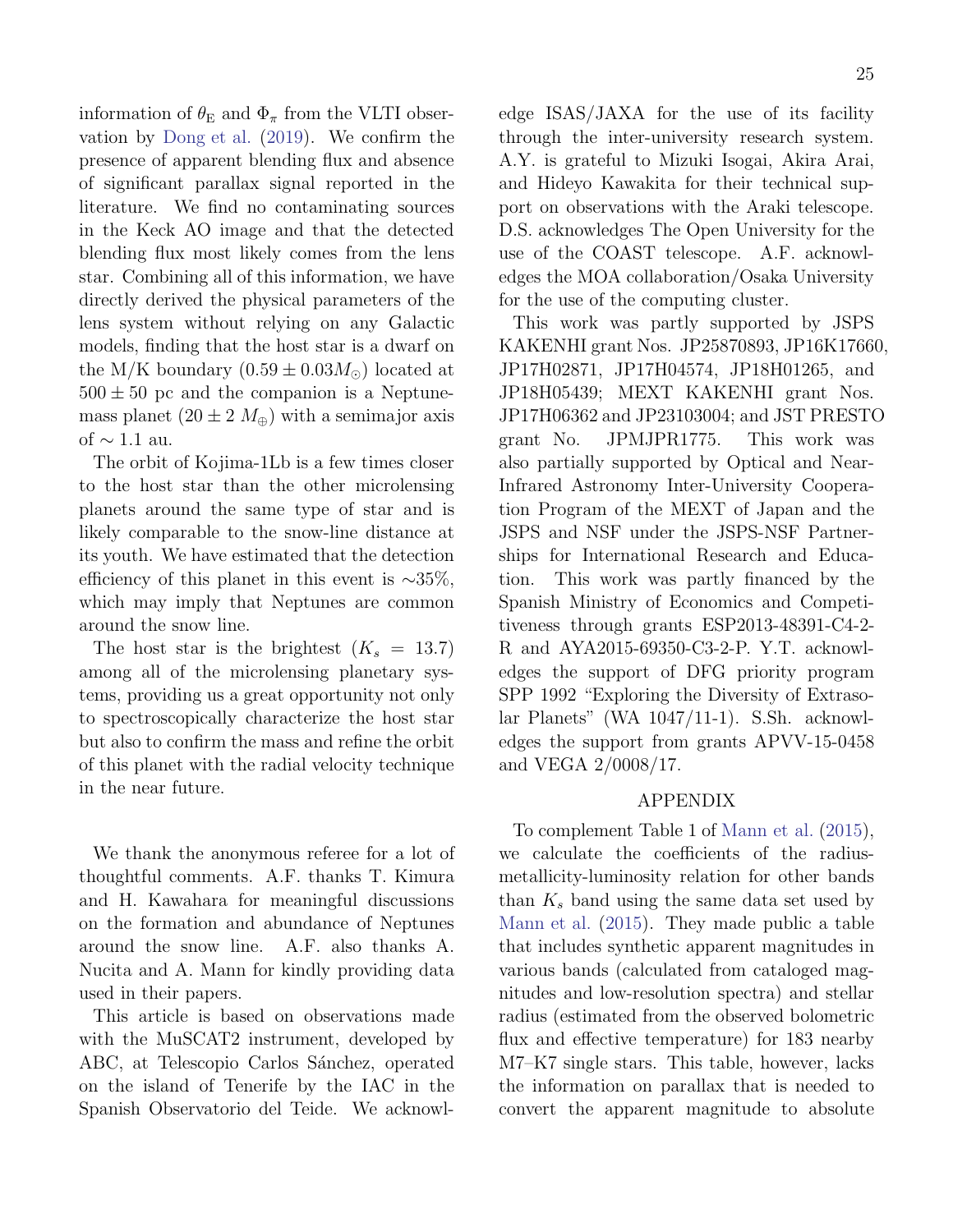magnitude, which we got from the authors by private communication. (Their parallax came from somewhere before Gaia, but we do not attempt to update them using *Gaia* to keep consistency.)

To derive the relation, we apply Equation (5) of their paper, that is,

$$
R_* = (a + bM_{\lambda} + cM_{\lambda}^2 + ..)
$$

- <span id="page-27-9"></span>Alard, C. 2000, A&AS, 144, 363
- <span id="page-27-8"></span>Alard, C., & Lupton, R. H. 1998, ApJ, 503, 325
- <span id="page-27-19"></span>Allard, F., Homeier, D., & Freytag, B. 2012, Philosophical Transactions of the Royal Society of London Series A, 370, 2765
- <span id="page-27-23"></span>Astudillo-Defru, N., Forveille, T., Bonfils, X., et al. 2017, A&A, 602, A88
- <span id="page-27-12"></span>Bachelet, E., Norbury, M., Bozza, V., & Street, R. 2017, AJ, 154, 203
- <span id="page-27-35"></span>Batista, V., Beaulieu, J.-P., Bennett, D. P., et al. 2015, ApJ, 808, 170
- <span id="page-27-13"></span>Bennett, D. P. 2010, ApJ, 716, 1408
- <span id="page-27-1"></span>Bennett, D. P., Bond, I. A., Udalski, A., et al. 2008, ApJ, 684, 663
- <span id="page-27-36"></span>Bennett, D. P., Bhattacharya, A., Anderson, J., et al. 2015, ApJ, 808, 169
- <span id="page-27-6"></span>Bertin, E., & Arnouts, S. 1996, A&AS, 117, 393
- <span id="page-27-37"></span>Bhattacharya, A., Beaulieu, J.-P., Bennett, D. P., et al. 2018, AJ, 156, 289
- <span id="page-27-21"></span>Boyajian, T. S., von Braun, K., van Belle, G., et al. 2012, ApJ, 757, 112
- <span id="page-27-14"></span>Bozza, V., Bachelet, E., Bartolić, F., et al. 2018, MNRAS, 479, 5157
- <span id="page-27-18"></span>Cardelli, J. A., Clayton, G. C., & Mathis, J. S. 1989, ApJ, 345, 245
- <span id="page-27-7"></span>Collins, K. A., Kielkopf, J. F., Stassun, K. G., & Hessman, F. V. 2017, AJ, 153, 77
- <span id="page-27-30"></span>Dominik, M. 2006, MNRAS, 367, 669
- <span id="page-27-4"></span>Dong, S., Mérand, A., Delplancke-Ströbele, F., et al. 2019, ApJ, 871, 70
- <span id="page-27-29"></span>Dr¸a˙zkowska, J., & Alibert, Y. 2017, A&A, 608, A92
- <span id="page-27-20"></span>Foreman-Mackey, D., Hogg, D. W., Lang, D., & Goodman, J. 2013, PASP, 125, 306

$$
\times (1 + f[\text{Fe/H}]), \tag{13}
$$

where  $R_*$  is the stellar radius,  $M_{\lambda}$  is the absolute magnitude in band  $\lambda$ , [Fe/H] is the metallicity, and  $a, b, c, \ldots, f$  are coefficients. We choose the polynomial order for  $M_{\lambda}$  such that the best-fit BIC value [\(Schwarz 1978](#page-28-31)) is minimized. We derive the coefficients for the  $g'$ ,  $r'$ ,  $i'$ ,  $z'$ , and V bands, as well as for the  $K_s$  band, for completeness, as listed in Table [6.](#page-28-32)

## REFERENCES

- <span id="page-27-31"></span>Fukui, A., Abe, F., Ayani, K., et al. 2007, ApJ, 670, 423
- <span id="page-27-5"></span>Fukui, A., Narita, N., Tristram, P. J., et al. 2011, PASJ, 63, 287
- <span id="page-27-16"></span>Gaia Collaboration, Prusti, T., de Bruijne, J. H. J., et al. 2016, A&A, 595, A1
- <span id="page-27-17"></span>Gaia Collaboration, Brown, A. G. A., Vallenari, A., et al. 2018, A&A, 616, A1
- <span id="page-27-22"></span>Gaidos, E., & Mann, A. W. 2014, ApJ, 791, 54
- <span id="page-27-32"></span>Gaudi, B. S., Patterson, J., Spiegel, D. S., et al. 2008, ApJ, 677, 1268
- <span id="page-27-2"></span>Han, C. 2008, ApJ, 681, 806
- <span id="page-27-38"></span>Han, C., Yee, J. C., Udalski, A., et al. 2019, arXiv e-prints, arXiv:1905.00155
- <span id="page-27-27"></span>Hansen, B. M. S., & Murray, N. 2012, ApJ, 751, 158
- <span id="page-27-34"></span>Herman, M. K., Zhu, W., & Wu, Y. 2019, AJ, 157, 248
- <span id="page-27-0"></span>Ida, S., & Lin, D. N. C. 2004, ApJ, 604, 388
- <span id="page-27-26"></span>—. 2005, ApJ, 626, 1045
- <span id="page-27-3"></span>Jayasinghe, T., Dong, S., Stanek, K. Z., et al. 2017, The Astronomer's Telegram, 10923
- <span id="page-27-10"></span>Kambe, E., Yoshida, M., Izumiura, H., et al. 2013, PASJ, 65, 15
- <span id="page-27-33"></span>Kawahara, H., & Masuda, K. 2019, AJ, 157, 218
- <span id="page-27-25"></span>Kennedy, G. M., & Kenyon, S. J. 2008, ApJ, 673, 502
- <span id="page-27-24"></span>Kennedy, G. M., Kenyon, S. J., & Bromley, B. C. 2006, ApJL, 650, L139
- <span id="page-27-15"></span>Kesseli, A. Y., West, A. A., Veyette, M., et al. 2017, ApJS, 230, 16
- <span id="page-27-11"></span>Kochanek, C. S., Shappee, B. J., Stanek, K. Z., et al. 2017, PASP, 129, 104502
- <span id="page-27-28"></span>Kokubo, E., & Ida, S. 2002, ApJ, 581, 666